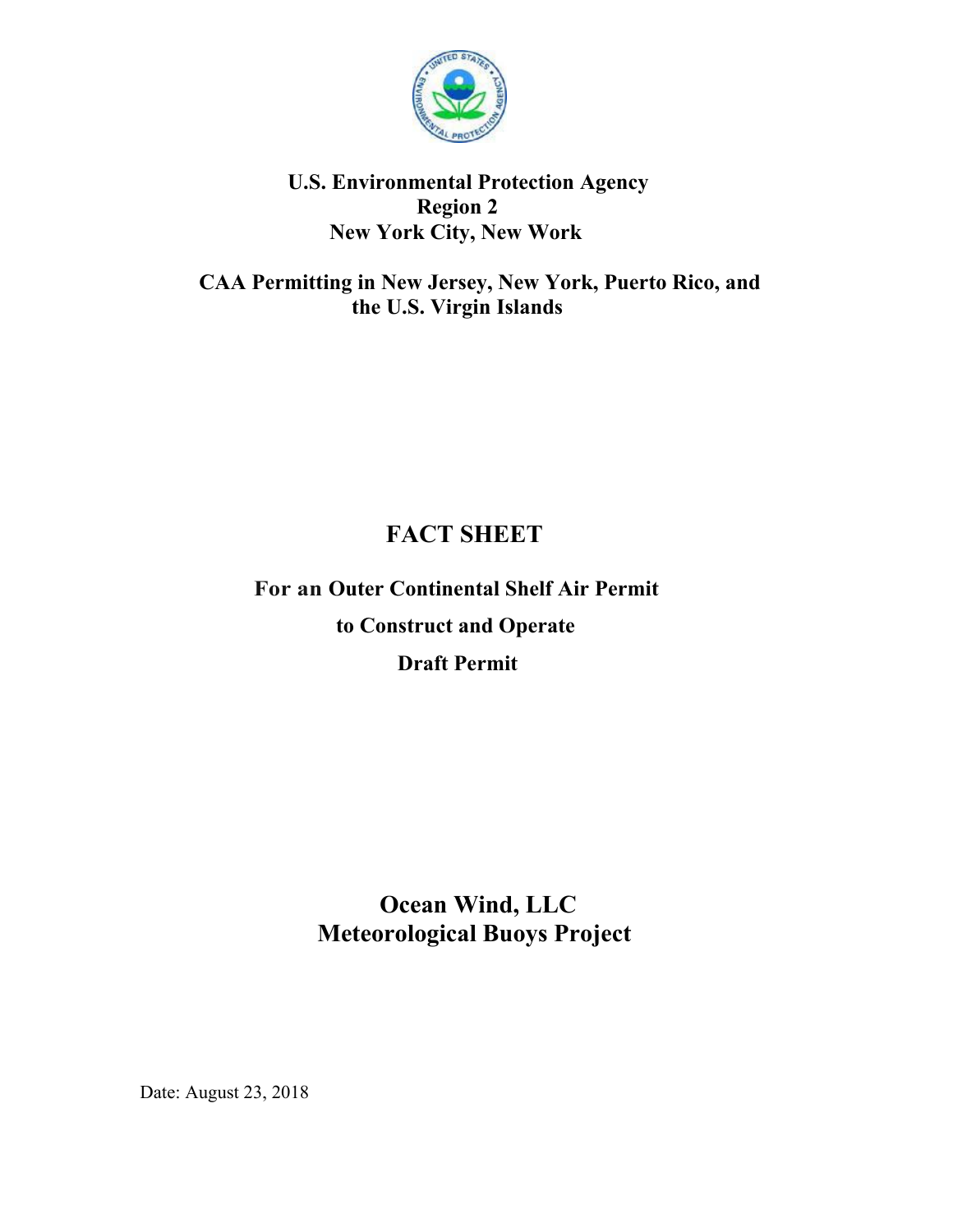## **Table of Contents**

|    | I. Background                                                                                   | page 4  |
|----|-------------------------------------------------------------------------------------------------|---------|
|    | <b>II.</b> General Information<br>A. Applicant Information<br>B. Project Location               | page 4  |
|    | <b>III. OCS Statutory Requirements</b>                                                          | page 6  |
|    | IV. 40 C.F.R. part 55 - OCS Air Regulations                                                     | page 7  |
|    | A. OCS Source Requirements for Sources located beyond 25 miles of<br>States' seaward boundaries |         |
|    | B. OCS Source Requirements for Sources located within 25 miles of<br>States' seaward boundaries |         |
|    | C. OCS Source Monitoring, Reporting, Inspections, and Enforcement<br>Requirements               |         |
|    | D. OCS Air Regulations Permitting Requirements                                                  |         |
|    | E. Notice of Intent                                                                             |         |
|    | F. Corresponding Onshore Designation                                                            |         |
|    | G. Consistency Update<br>H. Administrative Procedures and Public Participation                  |         |
| Ι. | <b>OCS</b> Air Regulations and Delegation Authority                                             |         |
|    | V. Air Quality in COA                                                                           | page 11 |
|    | <b>VI.</b> Project Description                                                                  | page 11 |
|    | A. General Description                                                                          |         |
|    | <b>B.</b> Met Buoys Description                                                                 |         |
|    | C. Met Buoys Mooring Design Description                                                         |         |
|    | D. Met Buoys Project Phases Description                                                         |         |
|    | 1. Installation of Met Buoys                                                                    |         |
|    | 2. Operation and maintenance of Met Buoys<br>3. Decommission of Met Buoys                       |         |
| E. | Summary Table - The Characteristics, Functions, and Fuel Types for                              |         |
|    | Workboat, Support Vessels, and Met Buoys Engines                                                |         |

F. Met Buoys Project - Air Pollutants and Emission Sources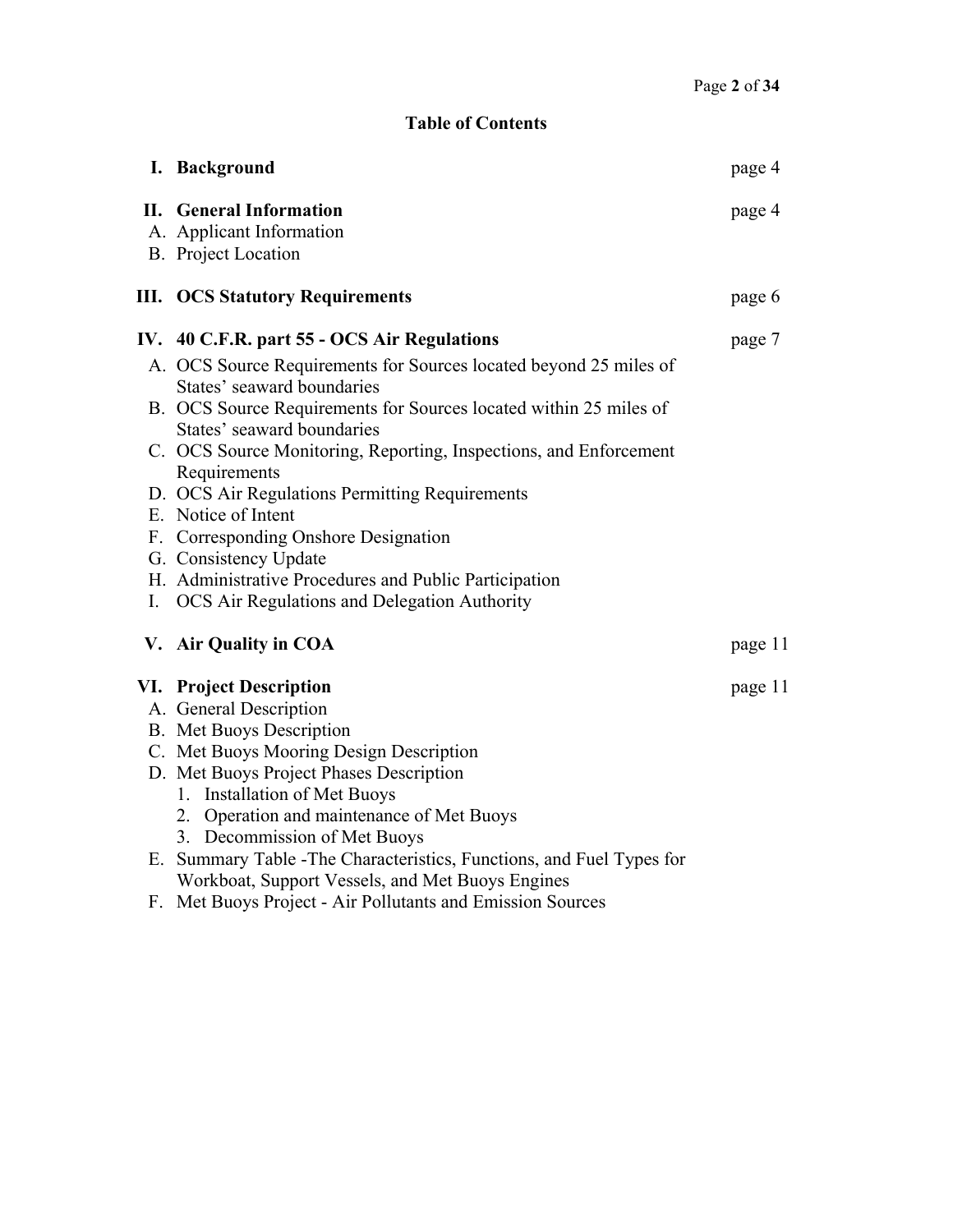| Page 3 of 34 |
|--------------|
|              |

# **Table of Contents (continued)**

| VII. Applicability of 40 C.F.R. part 55 OCS Air Regulations<br><b>Requirements to the Ocean Wind Met Buoys Project</b> | page 19 |
|------------------------------------------------------------------------------------------------------------------------|---------|
| A. What is an OCS Source?                                                                                              |         |
| B. OCS Source Status of the Ocean Wind Met Buoys and Vessels                                                           |         |
| C. Definition of the OCS Source Potential Emissions                                                                    |         |
| D. Potential to Emit of the Ocean Wind Met Buoys Project                                                               |         |
| 1. Potential to Emit Summary Table<br>2. Potential to Emit Calculation Methods                                         |         |
|                                                                                                                        |         |
| VIII. 40 C.F.R. §55.13 - Federal Requirements Applicable to Ocean                                                      | page 24 |
| Wind Met Buoys Project (two met buoys diesel-fueled engines)                                                           |         |
| A. Standards of Performance for New Stationary Sources - 40 C.F.R. 60,                                                 |         |
| Subpart A (General Provisions)<br>B. 40 C.F.R. 60, Subpart IIII - Standards of Performance for Stationary              |         |
| Compression Ignition (CI) Internal Combustion Engines (ICE) (NSPS                                                      |         |
| 4I)                                                                                                                    |         |
| C. 40 CFR 63 Subpart ZZZZ - National Emissions Standards for                                                           |         |
| Hazardous Air Pollutants for Stationary Reciprocating Internal                                                         |         |
| Combustion Engines (NESHAP 4Z)                                                                                         |         |
| IX. $40$ C.F.R. § 55.14 – COA Requirements Applicable to Ocean Wind                                                    | page 25 |
| <b>Met Buoys Project</b>                                                                                               |         |
| A. N.J.A.C. 7:27-3 - "Control and Prohibition of Smoke from Combustion                                                 |         |
| of Fuel"<br>B. N.J.A.C. 7:27-5 - "Prohibition of Air Pollution"                                                        |         |
| C. N.J.A.C. 7:27-9 - "Sulfur in Fuels"                                                                                 |         |
|                                                                                                                        |         |
| X. Compliance Methodology                                                                                              | page 27 |
| XI. 40 C.F.R. § 55.10 - "Fees"                                                                                         | page 28 |
|                                                                                                                        |         |
|                                                                                                                        |         |
| <b>XII.</b> Requirements of Other Acts                                                                                 | page 28 |
| A. Endangered Species Act and Magnuson-Stevens Fishery Conservation                                                    |         |
| and Management Act<br>B. National Historic Preservation Act                                                            |         |
| C. Coastal Zone Management Act                                                                                         |         |
|                                                                                                                        |         |
| XIII. Environmental Justice Executive Order 12898 – Environmental<br><b>Justice</b>                                    | page 32 |
| <b>XIV.</b> Other Issues                                                                                               |         |
| A. General Conformity                                                                                                  | page 34 |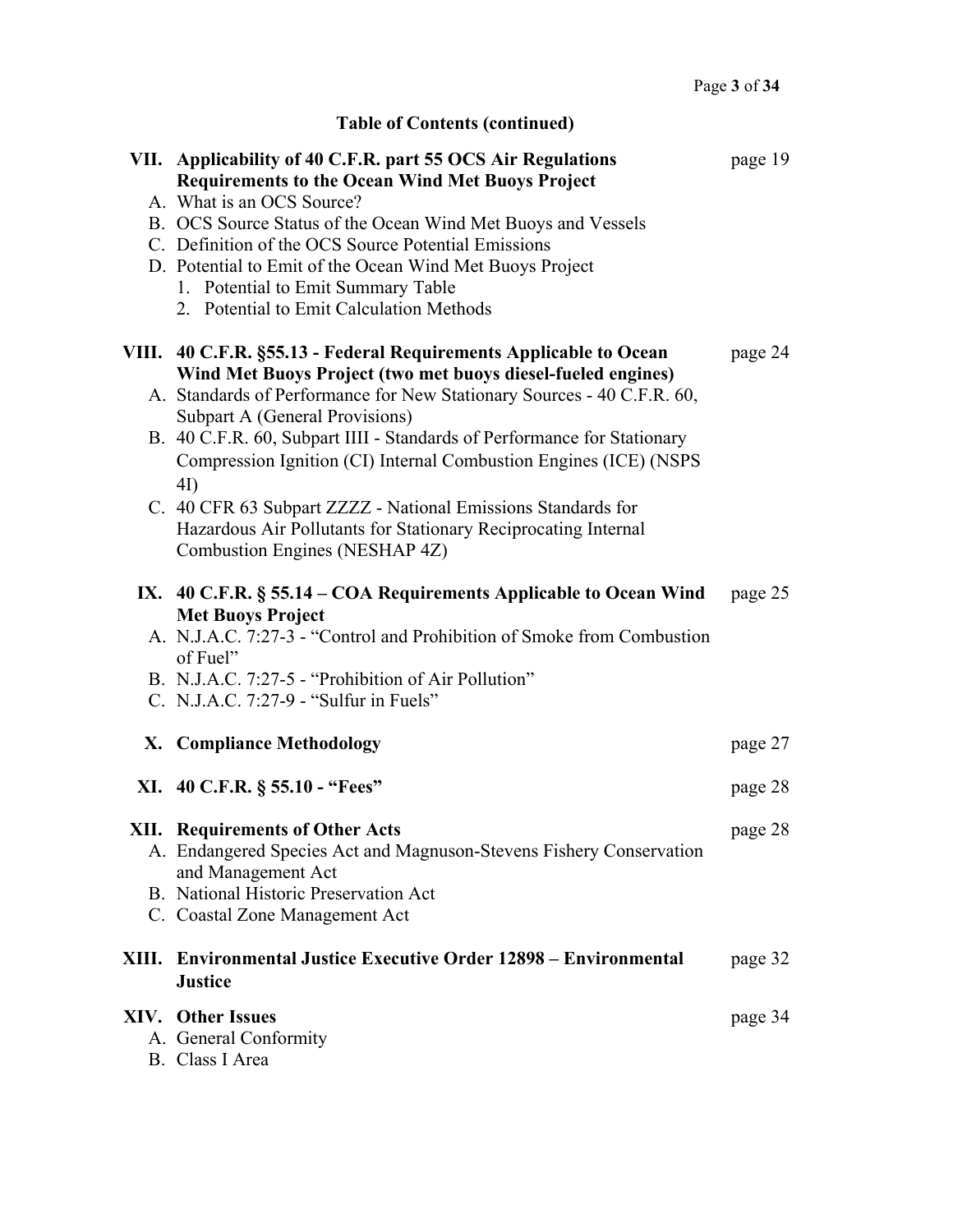#### **I. Background**

On April 26, 2018, Ocean Wind, LLC (Ocean Wind or the applicant) submitted an air permit application (the air permit application or application) pursuant to section 328 of the Clean Air Act (CAA or the Act)), 42 U.S.C. § 7627, and 40 C.F.R. part 55 to the U.S. Environmental Protection Agency Region 2 office (EPA). In its application, Ocean Wind requested an Outer Continental Shelf (OCS) air permit (OCS air permit) for the construction (installation), operation, and decommissioning of two new, identical floating light detection and ranging (FLIDAR) data collection meteorological (met) buoys<sup>1</sup> (Ocean Wind Met Buoys Project, Met Buoys Project or Project) on the OCS within 25 miles<sup>2</sup> offshore of New Jersey. The purpose of the met buoys project is to evaluate the wind resources within a portion of Ocean Wind's OCS commercial lease area to determine the viability of locating a wind farm at that location. Subsequently, Ocean Wind submitted other documents on various dates to support its application. A copy of the application, along with all additional documents are included in the administrative record and available on the EPA Region 2 website at https://www.epa.gov/publicnotices/draft-outer-continental-shelf-ocs-air-permit-construct-andoperate-ocean-wind-llc. The application was deemed complete on July 16, 2018. After reviewing the application and additional documents, the EPA prepared the draft OCS air permit (or draft permit) for the Ocean Wind Met Buoys Project, which is subject to public notice and a 30-day public comment period. The EPA also developed this Fact Sheet, which explains the legal and factual basis for the draft permit conditions, as required by 40 C.F.R. part 124 ("Procedures for Decision Making"). As discussed elsewhere in this Fact Sheet, in processing this application, EPA has followed the administrative and public participation procedures of 40 C.F.R. part 124.

#### **II. General Information**

#### **A. Applicant Information**

The permit applicant is:

Ocean Wind, LLC One International Place 100 Oliver Street, Suite 2610 Boston, MA 02110

<sup>&</sup>lt;sup>1</sup> The met buoys each utilize a Light Detection and Ranging (LIDAR) system; LIDAR is a surface-based remote sensing technology that operates via the transmission and detection of light. Ocean Wind has selected the AXIS Technologies Inc.(AXIS) WindSentinel™ FLIDAR as the meteorological and metocean data collection technologies for its met buoys.

<sup>&</sup>lt;sup>2</sup> Section 328 of the CAA and 40 C.F.R part 55 do not specify whether these are statute miles or nautical miles. The Outer Continental Shelf Lands Act ("OCSLA") (43 U.S.C. § 1331 *et seq*.) refers to nautical or geographical miles. Thus, the 25 miles are considered nautical or geographical miles. One nautical or geographical mile is equal to 1.15 statute miles. For instance, 25 nautical miles are equal to 28.8 statute miles. As noted elsewhere in this Fact Sheet, Ocean Wind's two proposed FLIDAR met buoys are within 25 nautical miles (28.8 statute miles) offshore of New Jersey.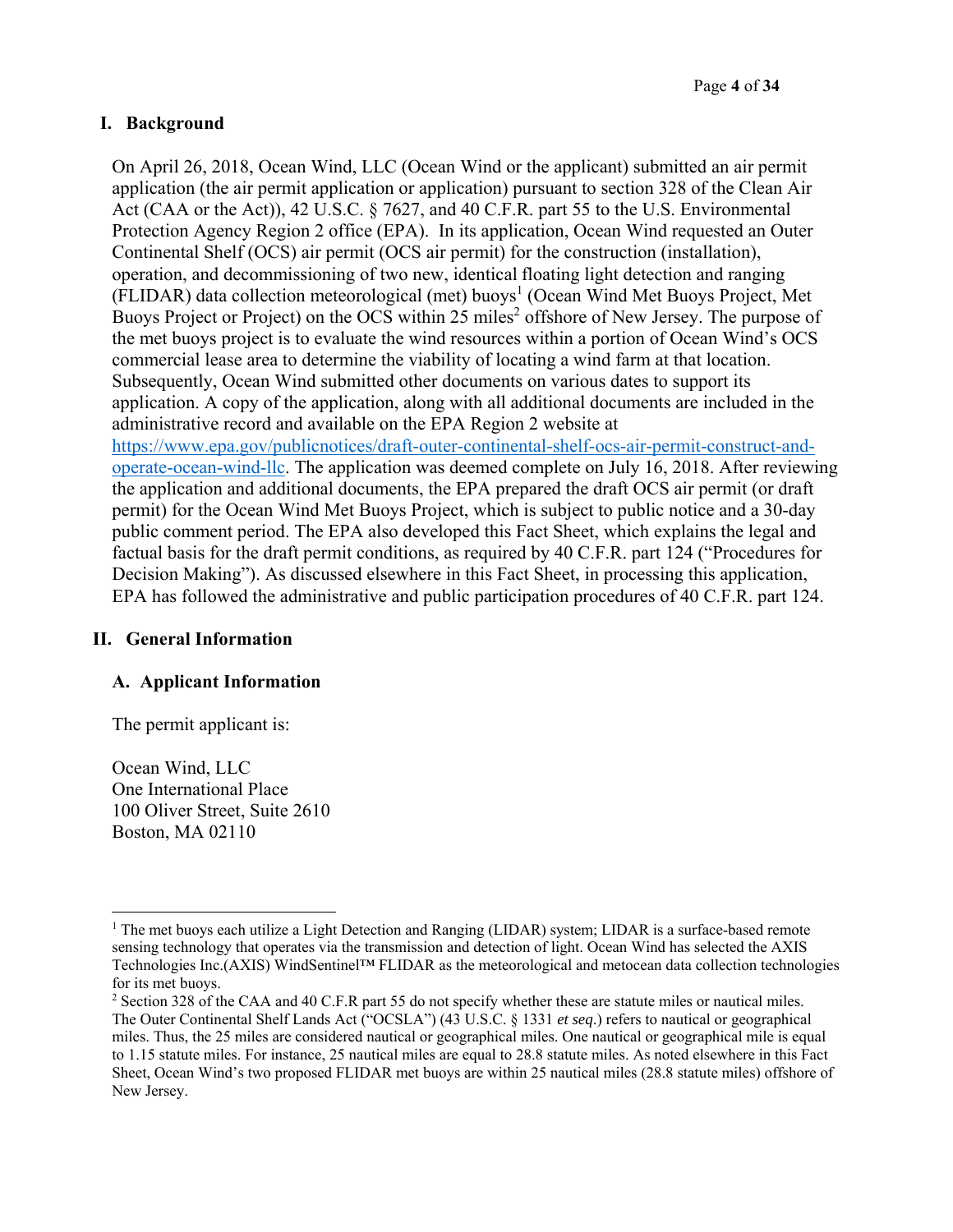#### **B. Project Location**

The proposed Met Buoys Project will be located within the Ocean Wind offshore wind farm lease area, as defined under the "OCS renewable energy assignment of interest in lease" issued by the Bureau of Ocean Energy Management (BOEM) to the applicant, identified as lease # OCS-A 0498.<sup>3</sup> The two met buoys will be located at the following OCS locations within Official Protraction Diagram Wilmington NJ 18-02, OCS Blocks 7081 and 6986:

- Meteorological Buoy 1: located in the OCS waters of the Atlantic Ocean, 39.070791° north latitude, and 74.44385° west longitude, at approximately 12.3 nautical miles<sup>4</sup> southeast of Strathmere, New Jersey.
- Meteorological Buoy 2: located in the OCS waters of the Atlantic Ocean, 39.134194° north latitude, and 74.167778° west longitude, at approximately 17.8 nautical miles<sup>5</sup> southeast of Atlantic City, New Jersey.

<sup>&</sup>lt;sup>3</sup> A copy of the Ocean Wind OCS lease # OCS-A 0498 may be found at https://www.boem.gov/Assignment-

Approval-Lease-OCS-A-0498/.<br><sup>4</sup> 12.3 nm equals to 14.15 statute miles.

<sup>&</sup>lt;sup>5</sup> 17.8 nm equals to 20.47 statute miles.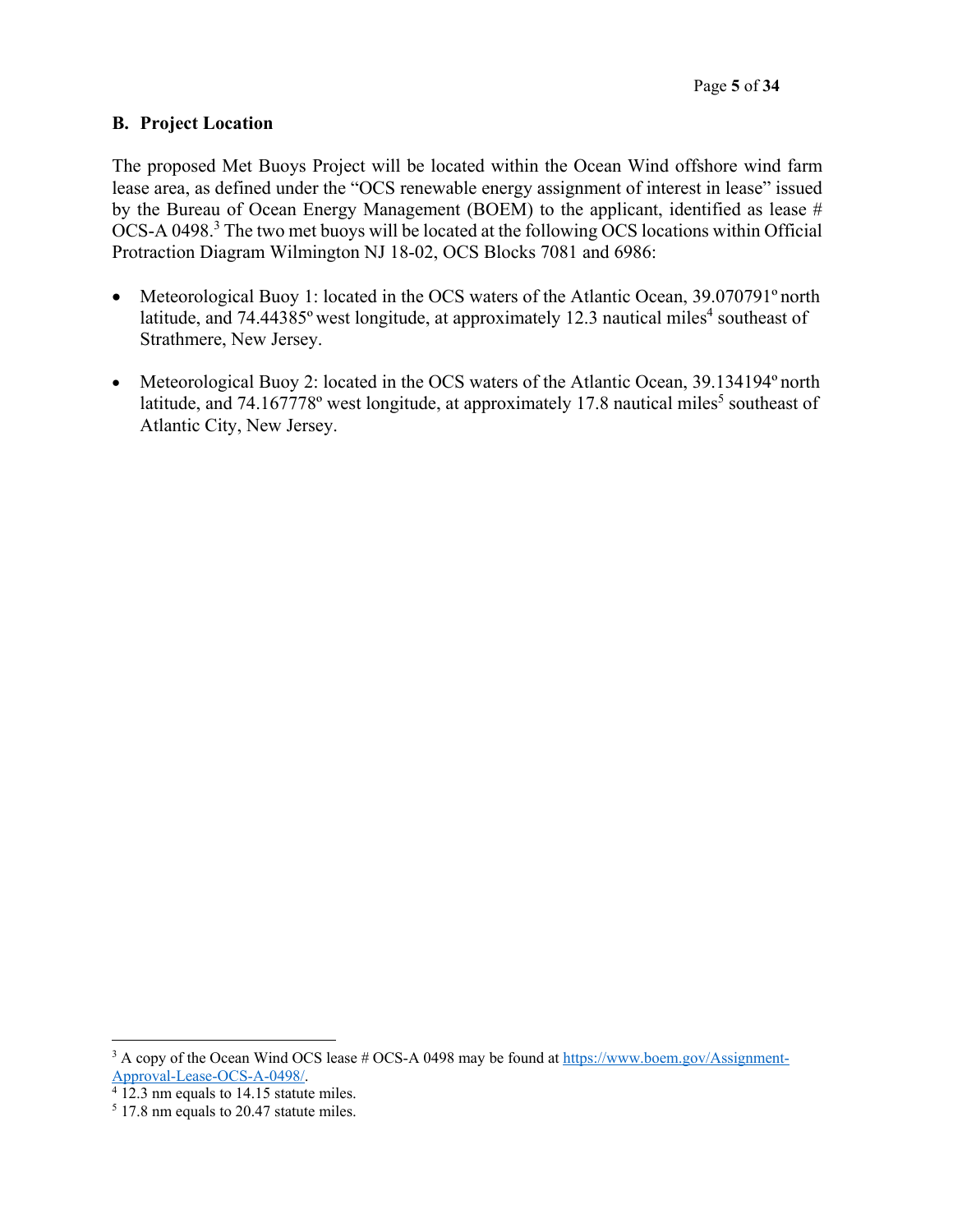**Figure 1**. This figure shows the location of the two proposed met buoys relative to the New Jersey coast, according to the Ocean Wind air permit application.



#### **III. OCS Statutory Requirements**

Section 328(a) of the CAA, 42 U.S.C. § 7627(a), required the EPA to promulgate a rule establishing air pollution control requirements for OCS sources subject to the Outer Continental Shelf Lands Act (OCSLA) for all areas of the OCS, except those located in the Gulf of Mexico west of 87.5 degrees longitude (near the border of Florida and Alabama)<sup>6</sup>, in order to attain and maintain Federal and State ambient air quality standards and comply with the provisions of part

<sup>6</sup> Public Law 112-74, enacted on December 23, 2011, amended § 328(a) to add an additional exception from EPA regulation for OCS sources "located offshore of the North Slope Borough of the State of Alaska."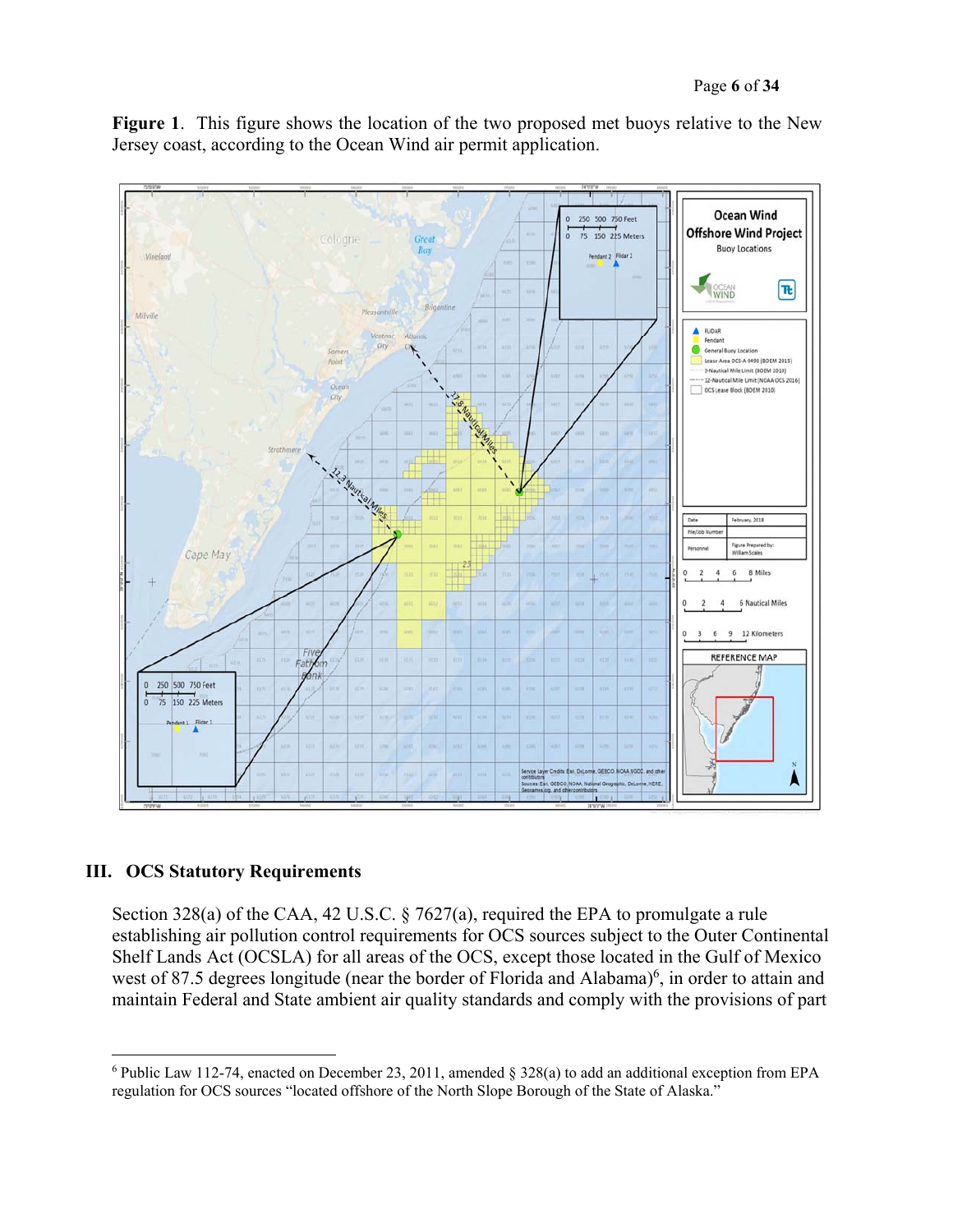C of title I of the Act.<sup>7</sup> To comply with this statutory mandate, on September 4, 1992, the EPA promulgated OCS air regulations at 40 C.F.R. part  $55<sup>8</sup>$  which regulated only federal and state criteria pollutants and precursors to those pollutants.<sup>9</sup> The covered OCS activity was primarily related to the exploration and recovery of oil and gas.

The Energy Policy Act of 2005, Pub. L. No. 109-58, amended the OCSLA to grant the Department of Interior's (DOI) Secretary the authority to issue leases, easements, or rights-ofway on the OCS for the purpose of renewable energy development, including wind energy development.10 DOI delegated this authority to the former Minerals Management Service (MMS), now BOEM. On April 22, 2009, BOEM announced final regulations for the OCS Renewable Energy Program. These BOEM regulations, codified at 30 C.F.R. part 585, provide a framework for issuing leases, easements, and rights-of-way for OCS activities that support production and transmission of energy from sources other than oil and natural gas.

For met buoys and met towers projects associated with wind energy development (i.e., met buoys, met towers, and vessels used to construct, maintain, and decommission the buoys or towers), BOEM issues commercial leases and approves site assessment plans (SAPs) under OCSLA's authority. Thus, projects such as Ocean Wind's Met Buoys Project are authorized by OCSLA.

## **IV. 40 C.F.R. part 55 – OCS Air Regulations**

Section 328(a) of the CAA requires that for such sources located within 25 miles of a State's seaward boundary, the requirements shall be the same as would be applicable if the sources were located in the corresponding onshore area (COA), which is typically the state geographically closest to the OCS source. Thus, pursuant to CAA § 328(a), the EPA established two different regulatory regimes in 40 C.F.R part 55: one for OCS sources located beyond 25 miles of a state's seaward boundary (outer OCS sources), and another for OCS sources located within 25 miles of a state's seaward boundary (inner OCS sources).

#### **A. OCS Source Requirements for Sources located beyond 25 miles of States' seaward boundaries**

Pursuant to 40 C.F.R. § 55.13, OCS sources located beyond 25 miles of a state's seaward boundaries are only required to comply with federal regulations. Such federal regulations include Prevention of Significant Deterioration (PSD) of Air Quality requirements (CAA title I, part C).<sup>11</sup> In addition, if rationally related to the attainment and maintenance of federal and state ambient air quality standards or the requirements of part C of title I of the CAA, these federal regulations may include New Source Performance Standards (NSPS) found at 40 C.F.R. part 60; National

<sup>7</sup> Part C of title I of the Act contains the Prevention of Significant Deterioration (PSD) of Air Quality requirements. <sup>8</sup> *See* Outer Continental Shelf Air Regulations; Final Rule, 57 Fed. Reg. 40792 (Sept. 4, 1992) (finalizing OCS regulations at 40 C.F.R. part 55).

<sup>9</sup> Outer Continental Shelf Air Regulations; Proposed Rule, 56 Fed. Reg. 63774, 63786 (Dec. 5, 1991).

<sup>10</sup> *See* 43 U.S.C. § 1337(p)(1)(C).

<sup>&</sup>lt;sup>11</sup> PSD requirements would apply to OCS sources that qualify as major stationary sources, or a major modification to an existing major stationary source, as these terms are defined in 40 C.F.R. § 52.21.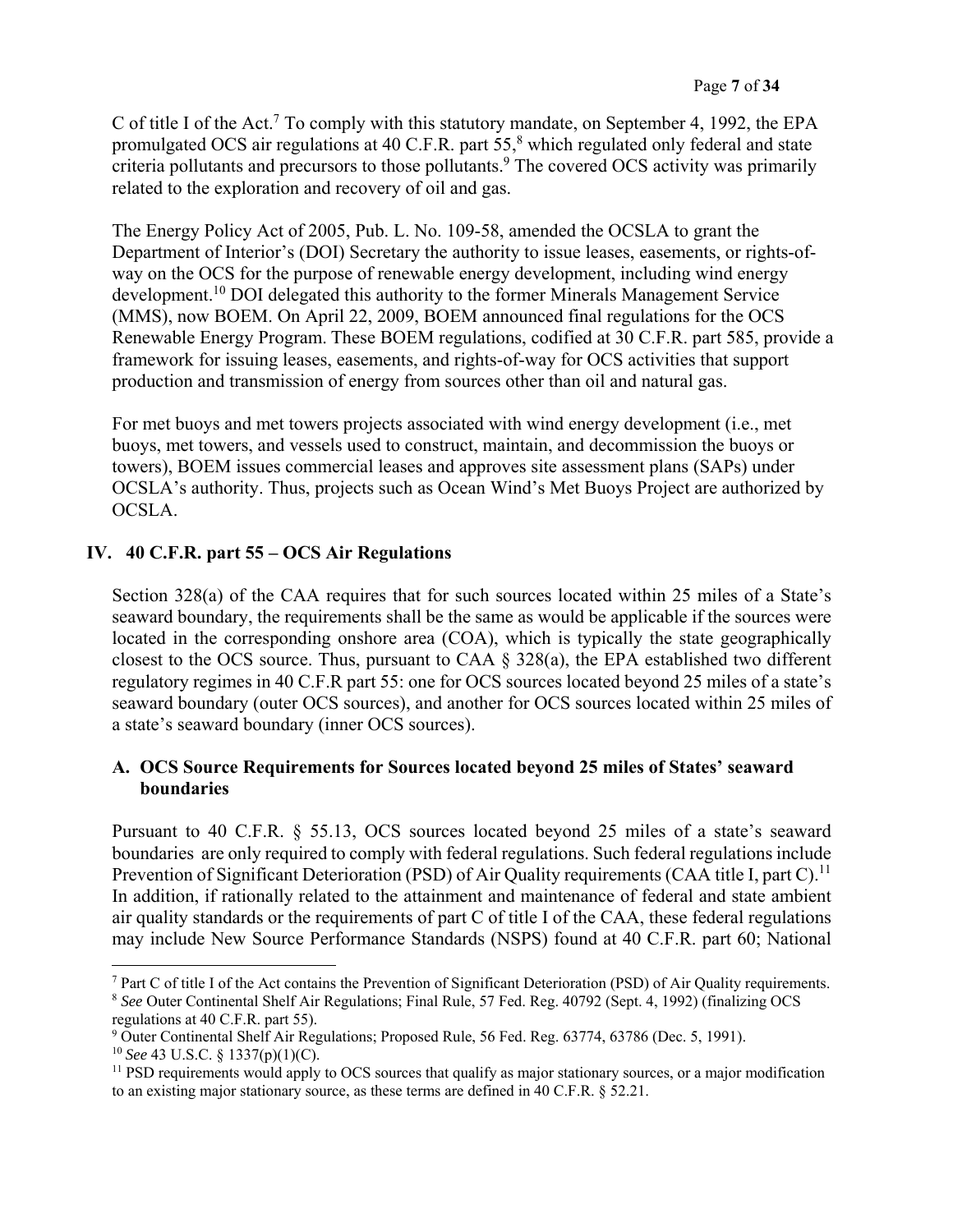Emission Standards for Hazardous Air Pollutants (NESHAPs) found at 40 C.F.R. parts 61 and 63 pursuant to CAA § 112; and the title V operating program (found at 40 C.F.R. part 71).<sup>12</sup>

#### **B. OCS Source Requirements for Sources located within 25 miles of States' seaward boundaries**

OCS sources located within 25 miles of a state's seaward boundary are required to comply with all federal requirements for outer OCS sources contained in 40 C.F.R.  $\S$  55.13<sup>13</sup> and with any applicable state and or local air emissions requirements in effect in the COA and which EPA has incorporated by reference in 40 C.F.R. part 55, Appendix A as applicable to inner OCS sources. In the event of conflict between the federal OCS source requirements contained at 40 C.F.R. § 55.13 and state/local OCS source requirements included by reference in Appendix A of 40 C.F.R. part 55, the more stringent requirement shall apply. *See* 40 C.F.R. § 55.14(a). Thus, the location of an inner OCS source determines its applicable OCS regulatory requirements, since the applicable state and/or local air emissions requirements will vary depending on an inner OCS source's COA.

#### **C. OCS Source Monitoring, Reporting, Inspections, and Enforcement Requirements**

The OCS regulations at 40 C.F.R. §§ 55.8 and 55.9 provide that all CAA monitoring, reporting, inspection, compliance, and enforcement requirements apply to OCS sources. 40 C.F.R. § 55.8(a) provides that OCS sources shall also be subject to the monitoring, reporting, and inspection requirements of 40 C.F.R. §§ 55.13 and 55.14.

## **D. OCS Air Regulation Permitting Requirements**

Pursuant to 40 C.F.R §§ 55.6(b), no OCS source to which federal requirements specified at 40 C.F.R. § 55.13 or state requirements specified at 40 C.F.R. § 55.14 apply shall begin actual construction without a permit. The Ocean Wind Met Buoys Project is such a source, an OCS source. Further, 40 C.F.R  $\S$  55.6(a)(4) states that commencing operation of an OCS source subject to 40 C.F.R. part 55 prior to receiving approval shall constitute violation of 40 C.F.R. part 55.14

<sup>&</sup>lt;sup>12</sup> *See* 40 C.F.R. §§ 55.13(a), (c), (d)(2), (e), and (f)(2) (establishing that an outer OCS source would be subject to NSPS, NESHAP (40 C.F.R. part 61 & 63), and title V (40 C.F.R. part 71) requirements to the extent they are applicable to that outer OCS source).

<sup>&</sup>lt;sup>13</sup> A certain inner OCS source would be subject to 40 C.F.R. § 52.21 and 40 C.F.R. part 60, 61, 63, and 71 requirements in the same manner as in the COA to the extent that these federal regulations are applicable to that inner OCS source. *See* 40 C.F.R. §§ 55.13(a), (c), (d)(1), (e), and (f)(1).

<sup>&</sup>lt;sup>14</sup> "[A]ny owner or operator of a source subject to the requirements of this part who commences construction after the effective date of this part without applying for and receiving approval under this part, shall be in violation of this part." 40 C.F.R. § 55.6(a)(4).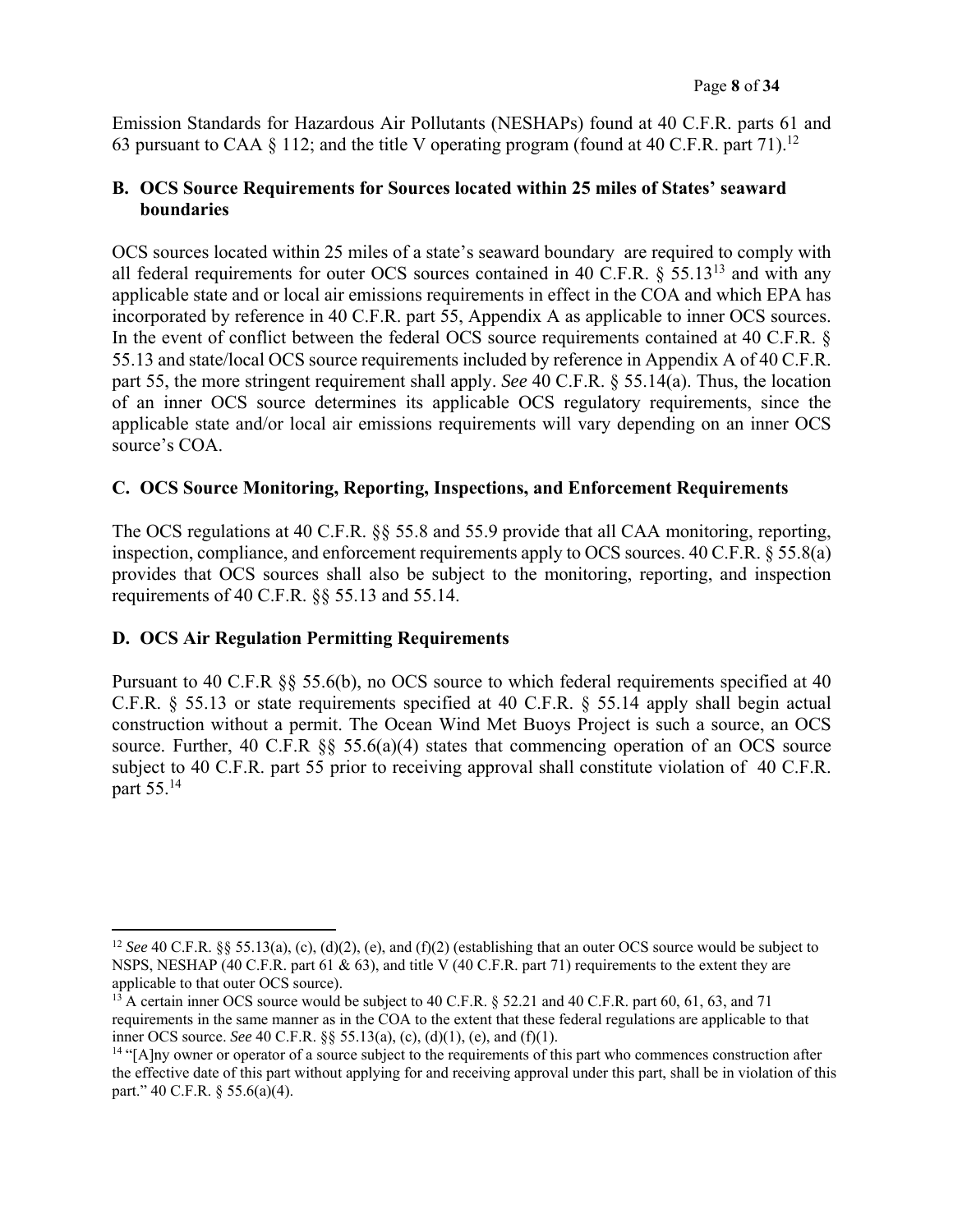## **E. Notice of Intent**

For inner OCS sources, such as the proposed Ocean Wind Met Buoys Project, 40 C.F.R. § 55.4(a) requires applicants to submit a notice of intent  $(NOI)^{15}$  to the appropriate EPA regional office and the state agency (or agencies) of the nearest onshore area  $(NOA)^{16}$  and onshore areas adjacent to the NOA. The NOI must be submitted before performing any physical change or change in method of operation that results in an increase in emissions, but not more than 18 months prior to submitting an application for a preconstruction permit. Ocean Wind submitted an NOI on December 21, 2017, which was subsequently modified and resubmitted on February 21, 2018.

#### **F. Corresponding Onshore Area Designation**

40 C.F.R. § 55.2 states that the "Corresponding Onshore Area (COA) means, with respect to any existing or proposed OCS source located within 25 miles of a State's seaward boundary, the onshore area that is geographically closest to the source or another onshore area that the Administrator designates as the COA, pursuant to §55.5 of this part." One of the purposes of the NOI requirements of 40 C.F.R. part 55 is to allow an applicable state agency that believes it has more stringent air pollution control requirements than the NOA to submit a request that EPA designate it as the COA instead of a state agency of the NOA. However, the OCS regulations do not allow a COA redesignation for exploratory OCS sources.<sup>17</sup> As specified at 40 C.F.R. § 55.5(a), for proposed inner OCS exploratory sources, such as the proposed Met Buoys Project, "the NOA shall be the COA." The NOA for the Met Buoys Project is the State of New Jersey (NJ). Consequently, the COA for the Met Buoys Project is the State of NJ, and the corresponding onshore requirements that would apply are the NJ air pollution control regulations found at NJ Administrative Code, Title 7, Chapter 27 and 27B (N.J.A.C 7:27 and 7:27B).

## **G. Consistency Update**

CAA section 328(a) requires that, for inner OCS sources, such as the Met Buoys Project, the applicable air requirements shall be the same as would be applicable if the sources were located in the COA. To comply with this statutory mandate, EPA must incorporate by reference into part 55 the applicable state rules for onshore sources.18 To comply with this statutory mandate, the

 <sup>15</sup> Among other elements, the NOI must include an estimate of the proposed OCS source's emissions (in tons per year) of any air pollutant, information necessary to determine the applicability of onshore requirements, and information necessary to determine the source's impact on onshore areas. *See* 40 C.F.R. § 55.4(b).

<sup>&</sup>lt;sup>16</sup> "*Nearest Onshore Area (NOA)* means, with respect to any existing or proposed OCS source, the onshore area that is geographically closest to that source." 40 C.F.R. § 55.2.

<sup>&</sup>lt;sup>17</sup> "*Exploratory source or exploratory OCS source* means any OCS source that is a temporary operation conducted for the sole purpose of gathering information. This includes an operation conducted during the exploratory phase to determine the characteristics of the reservoir and formation and may involve the extraction of oil and gas." 40 C.F.R. § 55.2.

<sup>&</sup>lt;sup>18</sup> The EPA has limited flexibility in deciding which requirements will be incorporated into 40 C.F.R. part 55 and cannot make substantive changes to the requirements it incorporates. As a result, EPA may be incorporating rules into 40 C.F.R. part 55 that do not conform to all of EPA's state implementation plan (SIP) guidance or certain requirements of the CAA. Inclusion in the OCS rule does not imply that a rule meets the requirements of the CAA for SIP approval, nor does it imply that the rule will be approved by EPA for inclusion in the SIP.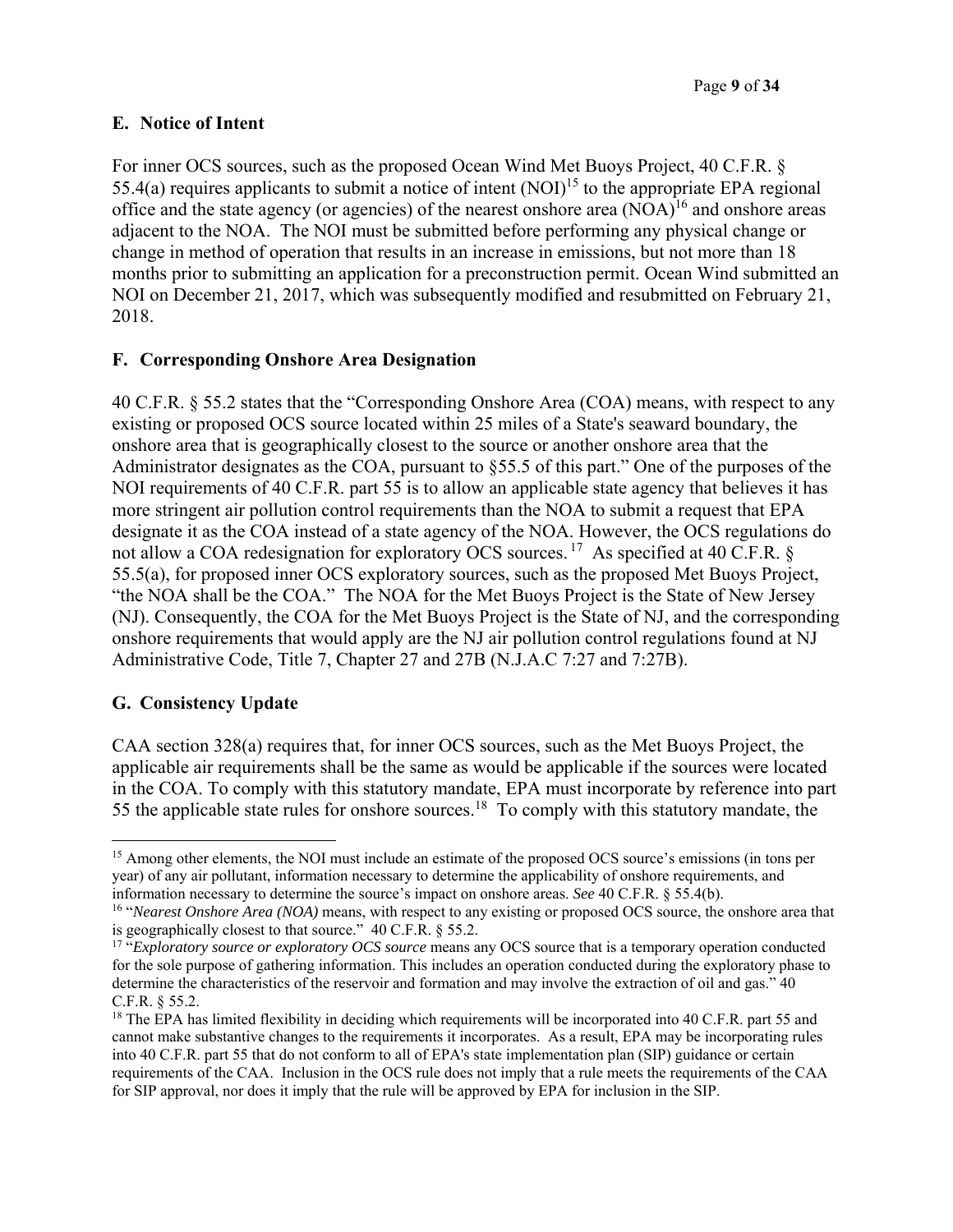EPA must incorporate by reference into part 55 the applicable state rules for onshore sources.<sup>19</sup> Because the requirements for the inner OCS sources are based on onshore requirements, and onshore requirements may change, CAA  $\S$  328(a)(1) requires that EPA update the OCS requirements as necessary to maintain consistency with onshore requirements. The COA for the proposed Met Buoys Project is the State of NJ. Therefore, on June 27, 201820 the EPA updated the "New Jersey" section of Appendix A to 40 C.F.R. part 55 to incorporate by reference the relevant NJ air pollution control rules that are currently in effect, and, thus, applicable to OCS sources.<sup>21</sup>

## **H. Administrative Procedures and Public Participation**

40 C.F.R. § 55.6(a)(3) requires the EPA to follow the applicable administrative and public participation procedures of 40 C.F.R. part 71, or the applicable procedures of 40 C.F.R. part 124 used to issue PSD permits, when processing OCS permit applications under 40 C.F.R. part 55. In processing the Ocean Wind air permit application for the Met Buoys Project, the EPA has elected to follow the applicable administrative PSD procedures of 40 C.F.R. part 124 which, among other things, requires public notice of permit actions, a public comment period, and the preparation of a Fact Sheet.<sup>22</sup>

## **I. OCS Air Regulations and Delegation of Authority**

Pursuant to CAA § 328 (a)(3) and 40 C.F.R. § 55.11(a), States adjacent to OCS sources subject to the requirements of 40 C.F.R. part 55 may submit a request to the EPA for the authority to implement and enforce the OCS air emission requirements for those OCS sources.<sup>23</sup> If there is no delegated agency in the COA for sources located within 25 miles of a State's seaward boundary, the EPA will permit, implement and enforce the 40 C.F.R. part 55 requirements.<sup>24</sup> Such is the case for the Met Buoys Project.

 $19$  40 C.F.R. § 55.12 specifies certain times at which part 55's incorporation by reference of a state's rules must be updated. One time a consistency update must occur is when any OCS source applicant submits a NOI under 40 C.F.R. § 55.4 for a new or modified OCS source. The OCS source applicant cannot then submit an application for a preconstruction permit EPA until EPA proposes any necessary consistency update. 40 C.F.R. §§ 55.6(b)(2) and 55.12(f).

<sup>20</sup> *See* 83 Fed. Reg. 30050, June 27, 2018 "Outer Continental Shelf Air Regulations Update to Include New Jersey State Requirements."

<sup>&</sup>lt;sup>21</sup> EPA evaluated the proposed regulations to ensure that they are rationally related to the attainment or maintenance of Federal or state ambient air quality standards (AAQS) or part C of title I of the Act, that they are not designed expressly to prevent exploration and development of the OCS, and that they are applicable to OCS sources. *See* 40 C.F.R. § 55.1. The EPA also evaluated the rules to ensure they are not arbitrary and capricious. 40 C.F.R. § 55.12(e). The EPA excluded New Jersey's administrative or procedural rules, and requirements that regulate toxics which are not related to the attainment and maintenance of Federal and State AAQS.

<sup>22</sup> *See* 40 C.F.R. §§ 124.10, 124.4 &124.8.

<sup>&</sup>lt;sup>23</sup> The OCS delegation authority will only be delegated to a state if the EPA determines that the state provisions are adequate, based on specific criteria. *See* 40 C.F.R. § 55.11(b). The authority to implement and enforce §§ 55.5, 55.11, and 55.12 will not be delegated. *Id.*

<sup>24</sup> *See* 40 C.F.R. § 55.11(j).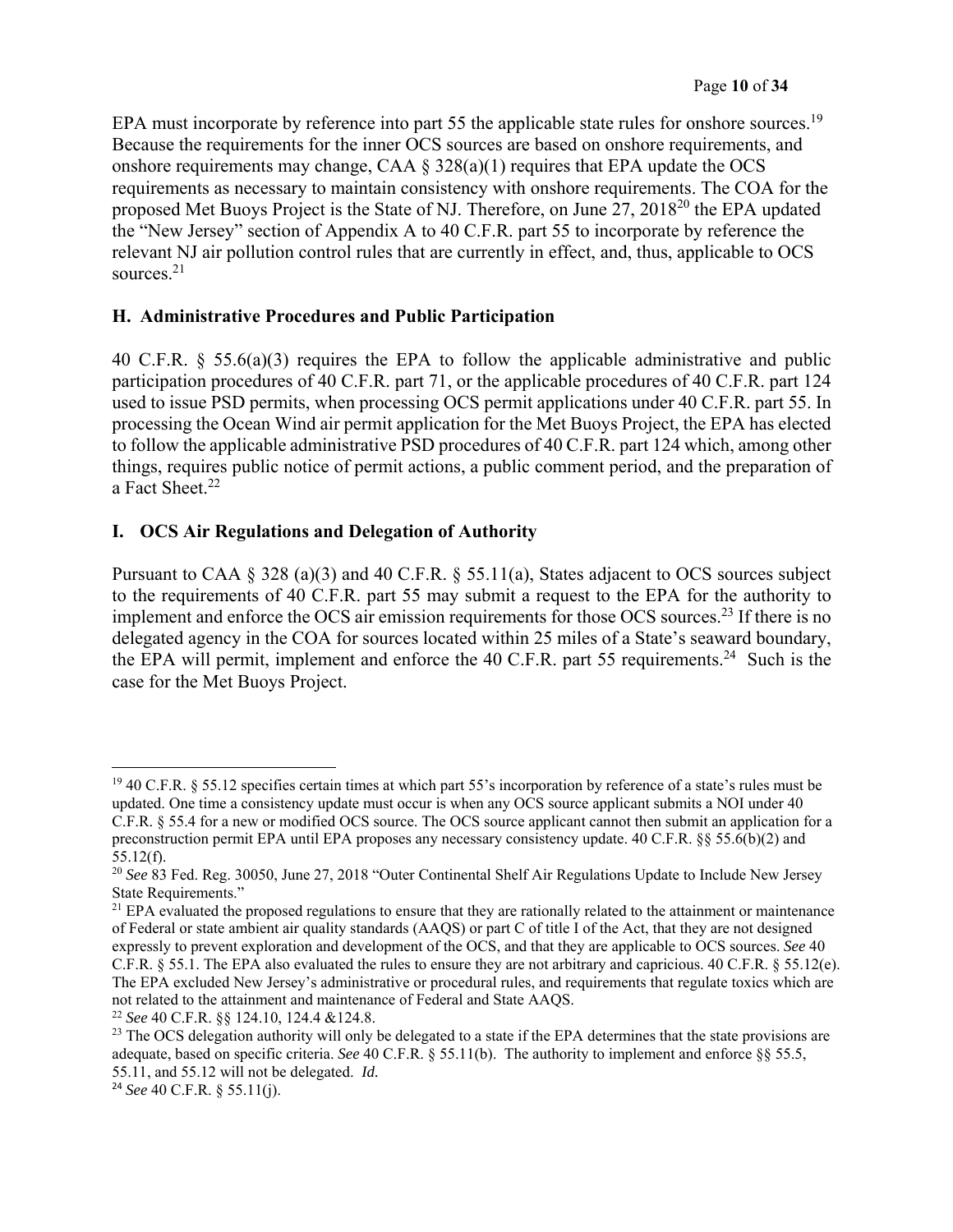#### **V. Air Quality in the COA**

As noted elsewhere in this Fact Sheet, the COA for the Met Buoys Project is the State of NJ, and, thus the project must comply with the NJ air pollution control rules included in Appendix A of 40 C.F.R. part 55. The entire State of NJ, including the two counties in NJ nearest to the project location (Atlantic and Cape May counties), is currently designated as attainment or unclassifiable for sulfur dioxide  $(SO_2)$ , nitrogen dioxide  $(NO_2)$  carbon monoxide  $(CO)$ , particulate matter with an aerodynamic diameter less than or equal to 10 microns (PM10), and particulate matter with an aerodynamic diameter less than or equal to 2.5 microns  $(PM<sub>2.5</sub>)$ . However, the entire State (including the two nearest counties) is designated as non-attainment for ozone  $(O_3)$ .<sup>25</sup>

#### **VI. Project Description**

#### **A. General Description**

Ocean Wind will install and operate the two identical met buoys on the OCS within 25 miles offshore of NJ to collect actual wind speed and direction data as well as other meteorological data at multiple heights for a duration of up to two years, to determine the viability of locating a wind turbines project at that OCS location. At the end of their operational life (i.e., after up to two years of operation) the two met buoys will be decommissioned and their sites will be cleared.26 The proposed Met Buoys Project is comprised of the installation, operation and maintenance, and decommissioning phases.

#### **B. Met Buoys Description**

Each met buoy will consist of instrumentation and supporting systems atop a floating moored buoy platform. *See* Figure 2. The floating platform consists of an AXYS Navy Oceanographic Meteorological Automated Device hull, mooring chain, clump weight anchor and pendant marker buoy. The hull measures 20.7 feet (ft) long by 10.5 ft wide and its bare hull weight is 15,000 pounds (lb). The vertical profile of each buoy, including instrumentation, will be approximately 13.5 ft from the sea surface to the top of the hull mast. The submerged portion of the hull would measure approximately 8.5 ft below the sea surface from the water line to the bottom of the mooring yoke. The outer hull is constructed of a corrosion resistant marine grade stainless steel. The instrumentation and lighting on each buoy will be powered by an array of 40x100-ampere hour lead acid batteries, primarily charged by a hybrid wind-solar system. Each buoy will be equipped with a 10-kilowatt  $(kW)^{27}$  diesel generator engine as a secondary or

 $25$ For more information on the COA attainment/non-attainment status please visit the New Jersey Department of Environmental Protection Bureau of Evaluation and Planning's website at http://www.nj.gov/dep/baqp/aas.html. <sup>26</sup> Section 13: Removal of Property and Restoration of the Lease Area on Termination of the Lease (for the Site Assessment activities) of Ocean Wind's OCS Commercial Lease (OCS-A 0498) states that Ocean Wind must remove everything when its purpose is concluded. Also, 30 C.F.R. § 585.902 lists the requirements for decommissioning authorized under a SAP, which is to remove the met buoys from the site.

 $^{27}$  In its air permit application Ocean Wind stated that each met buoy will be equipped with a 10-kW diesel engine which will be subsequently de-rated at 3.5 kW. engine. However, based on EPA review the mechanism proposed by Ocean Wind to reduce the power output (kW) of the engines does not constitute a de-rate. Thus, Ocean Wind agreed that, for the purpose of this permitting action, the met buoys engines will be treated as 10-kW engines.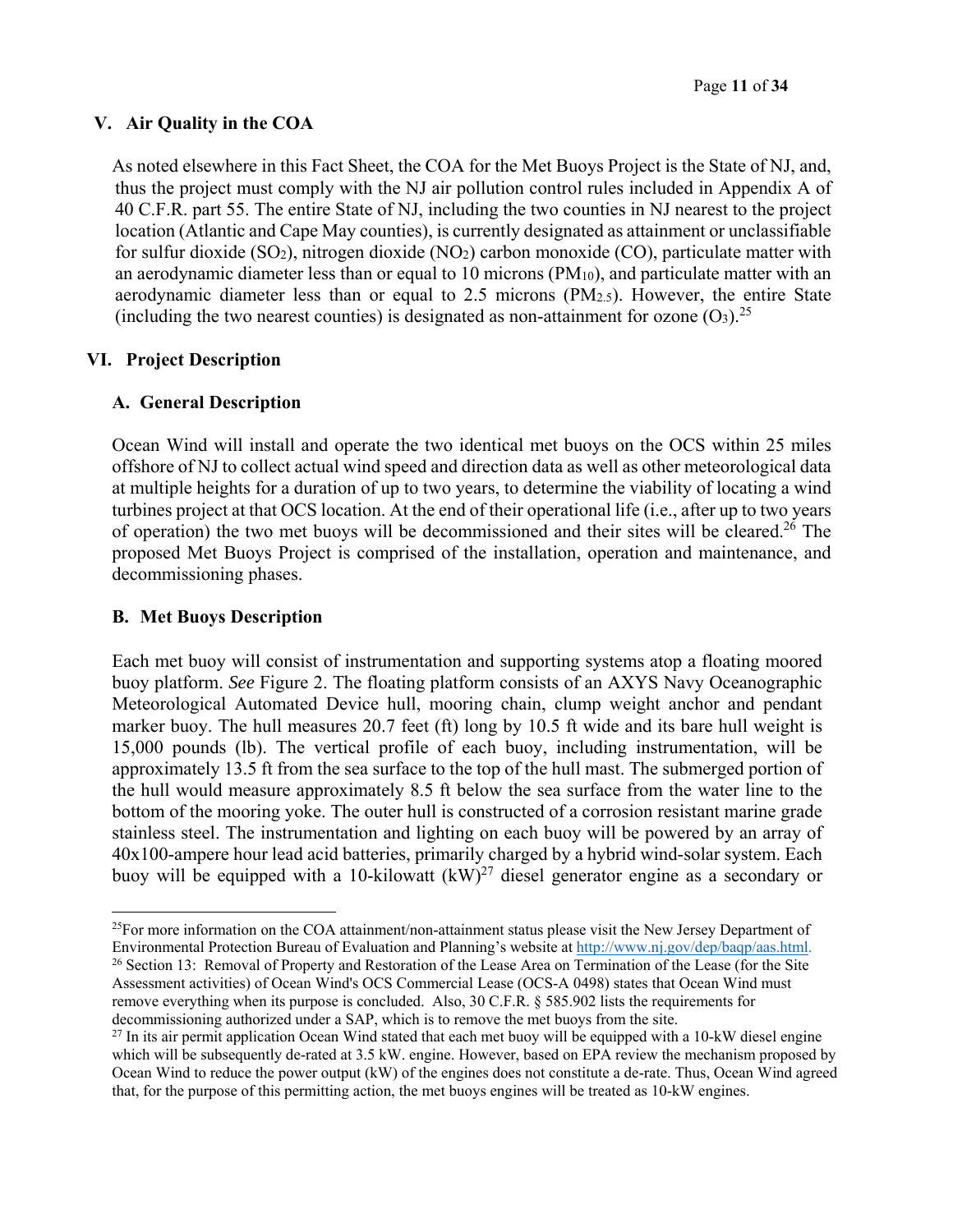backup battery charging source.28 Also, each met buoy will be equipped with a 238-gallon diesel fuel storage tank. The instrumentation of each met buoy will record the status of buoy operation, including the operating hours of the diesel generator on the buoy, and the actual data collected by each buoy (i.e., wind speed and direction, meteorological ocean data). The information recorded by the met buoys' instrumentation will be transmitted from the buoys to shore via 2 way satellite communication channels.

 $28$  In the event that the renewable power sources fail to keep the batteries adequately charged (e.g., extended heavy cloud cover with little wind), the power monitoring system would prompt the operation of the onboard diesel-fueled generator.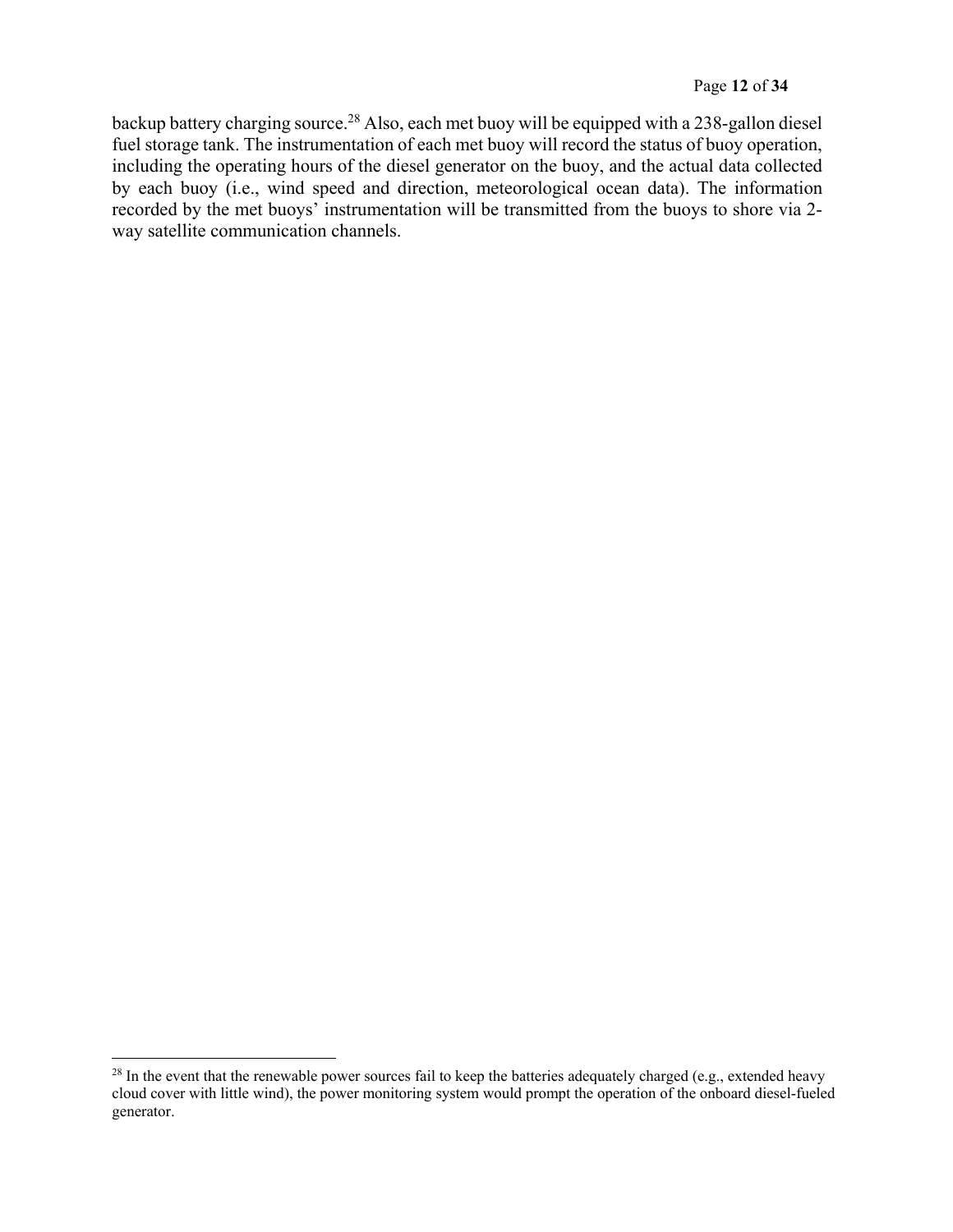

Figure 2 – FLIDAR Buoy diagram included in the Ocean Wind air permit application.

## **C. Met Buoys Mooring Design Description**

The met buoys will be attached to the seafloor by means of a u-mooring design which is comprised of a chain that connects the buoys to both a primary and secondary clump anchor on the sea floor, as well as a pendant buoy on the surface of the water. *See* Figure 3. The primary and secondary clump weights would weigh approximately 5.5 tons and 3.3 tons, respectively, and would take up an area of the seabed of up to 42 square feet  $(\text{ft}^2)$ . The chain would be attached to the base of the hull via the steel mooring yoke. The area of the anchor chain sweep associated with the long-term operation of the met buoys is anticipated to be approximately 3.1 acres for FLIDAR 1 and 2.6 acres for FLIDAR 2. Vertical penetration of the primary and secondary clump weights into the seabed is anticipated to be approximately 6.6 to 9.9 ft and 3.3 to 6.6 ft, respectively.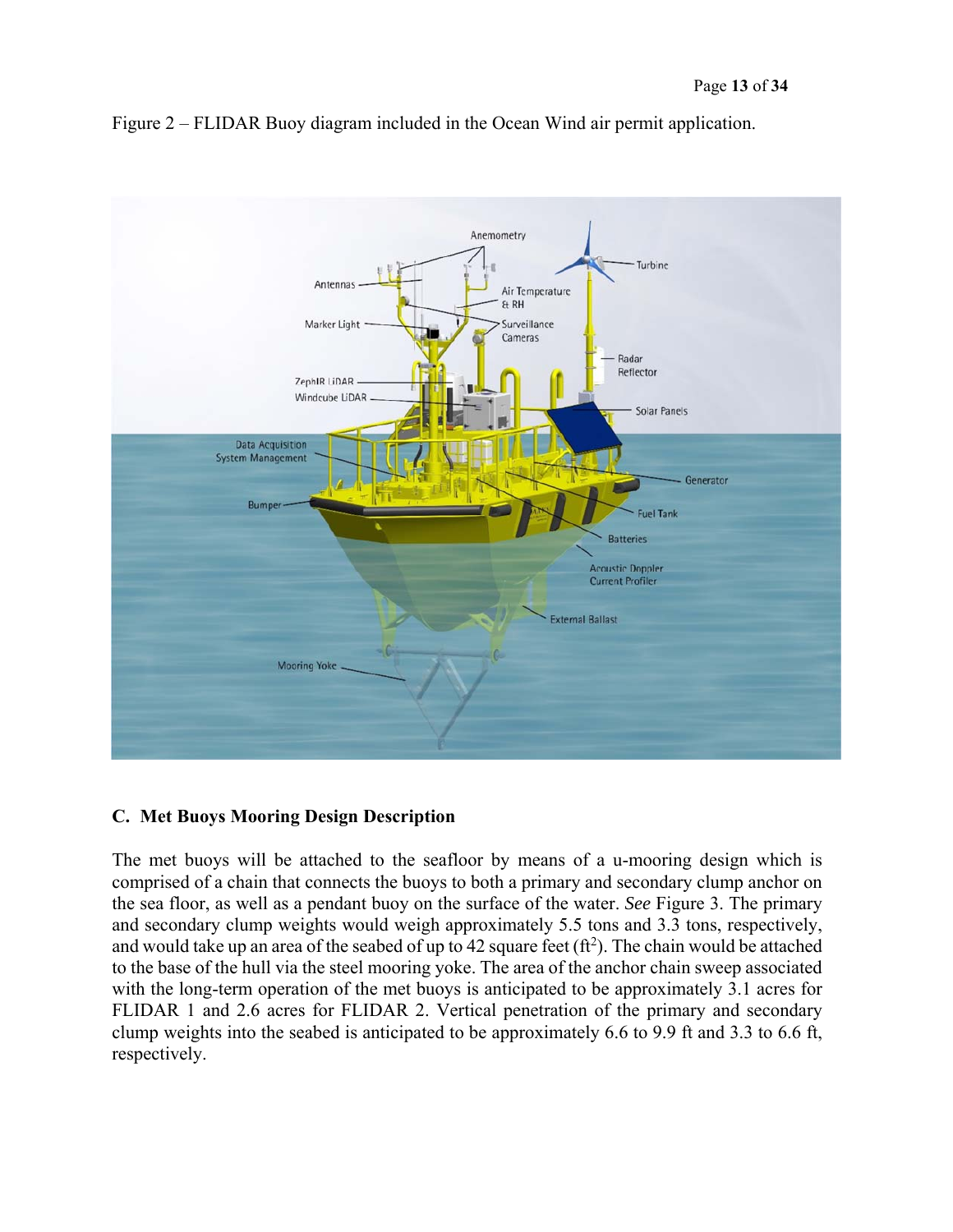Figure 3 – FLIDAR Buoy Mooring Design diagram included in the Ocean Wind air permit application.



Figure 3. WindSentinel™ FLiDAR U-Mooring Design

#### **D. Met Buoys Project Phases Description**

The following is a description of the proposed Met Buoys Project phases: (1) installation; (2) operation and maintenance; and (3) decommissioning.

#### **1. Installation of Met Buoys**

The installation of each one of the two met buoys will require the use of a workboat and a support vessel, which will each make separate round trips from Avalon, NJ to each met buoy location. The round-trip to the first buoy (FLIDAR 1) will take an estimated 3 hours total transit time for each vessel. The round-trip to the second buoy (FLIDAR 2) will take an estimated 4.5 hours total transit time for each vessel. Once at a met buoy site, the workboat and support vessel will each spend about 12 hours at the buoy location to install the met buoy. The workboat vessel will be equipped with construction equipment and will be used to (1) transport each buoy from an onshore location (Avalon, NJ) to its OCS location, either carried on the workboat's deck or towed behind; and (2) install each buoy and its mooring system at its OCS location. The support vessel will accompany and assist the workboat vessel during the installation of the met buoys. Neither vessel will attach to the seabed or an OCS facility at any point.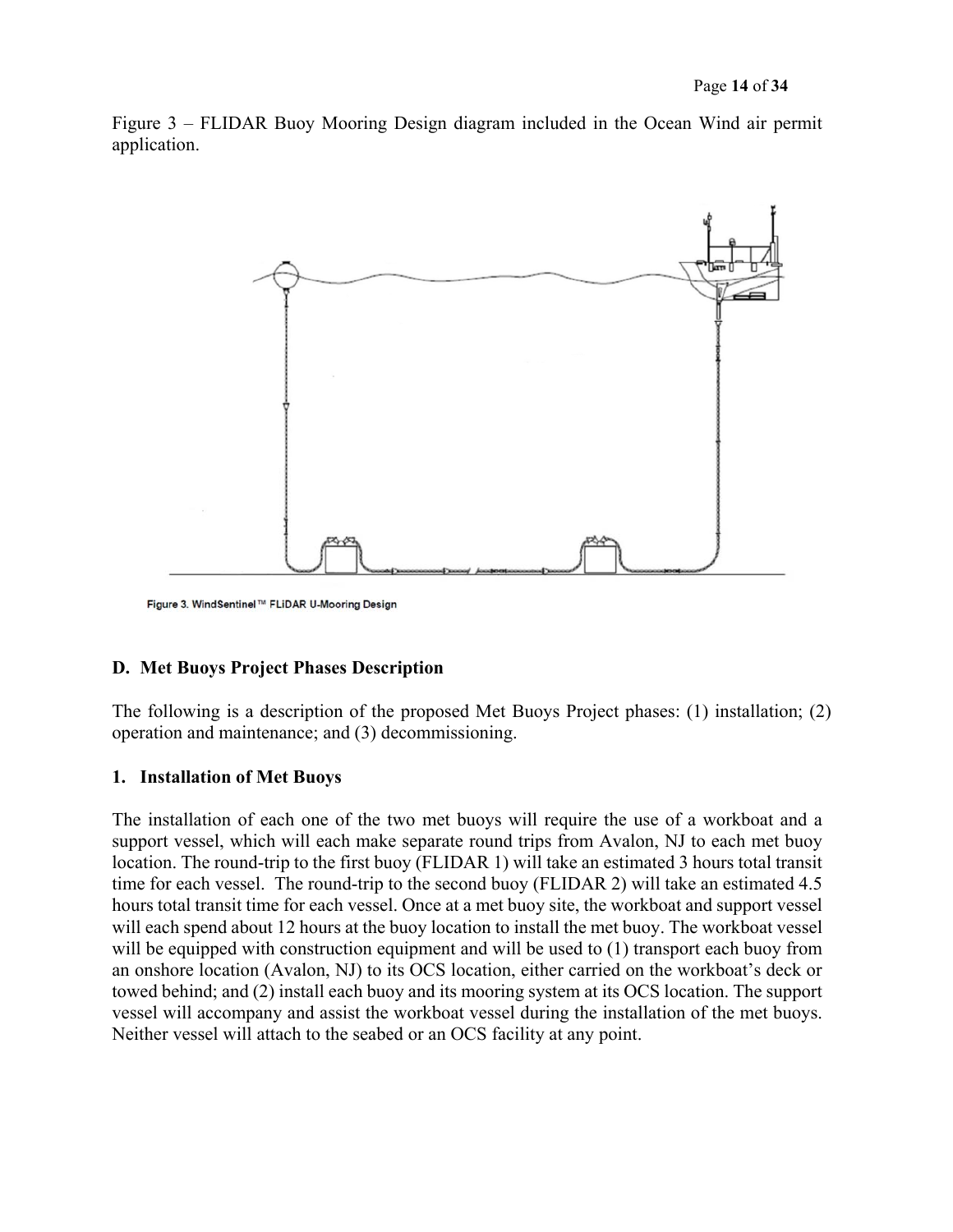#### **2. Operation and maintenance of Met Buoys**

#### **a) Operation**

The operational life of each met buoy will last for up to 2 years. Each met buoy will be equipped with a Yanmar 2TNV70, Model year 2011, naturally-aspirated, 4-stroke, 2-cylinder (cyl), 0.29 Liters/cyl, 10-kW (13.4 horsepower (HP) and 0.13 million British thermal units per hour (MMBTU/hr)) diesel-fueled generator engine, which will be used as a backup power source for the met buoys' instrumentation. Ocean Wind proposes to limit each of the met buoys' engines to 500 operating hours per year (hr/yr), and monitor and record the actual operating hours of the two engines through the met buoys' instrumentation.29 The characteristics of the met buoys engines and the type of fuel combusted are presented in Table 1 of this Fact Sheet.

#### **b) Maintenance**

Maintenance of each of the two met buoys will include a one-time annual inspection and quarterly maintenance activities.

#### o **One-time Annual Inspection**

An annual inspection of each of the two met buoys will occur only once, one year after the installation of the met buoys. During the annual inspection, each buoy and its entire mooring system will be retrieved from their OCS location and transported to shore for maintenance and repair activities.30 The serviced met buoy will then be transported back to and (re)installed on its original location on the OCS. While onshore, the buoy's diesel fuel tank will be refilled. The one-time annual inspection of each met buoy will require the use of a workboat and a support vessel sent from Avalon, NJ to each met buoy location. Vessel travel times will be the same as for installation. Once at the site of each met buoy, the workboat and the support vessel will spend about 12 hours per buoy location retrieving or re-installing the met buoy. Accompanied by the support vessel, the workboat vessel will be equipped with construction equipment to (1) retrieve and transport the buoy's and their mooring systems from their OCS locations to the onshore location (Avalon, NJ); (2) transport the serviced met buoys back to their OCS locations; and (3) re-install the buoys at their original OCS locations. Neither vessel will attach to the seabed or an OCS facility at any point.

<sup>&</sup>lt;sup>29</sup> As stated in the application and elsewhere in this Fact Sheet, this information will be transmitted from the buoys to shore via 2-way satellite communication channels.

<sup>&</sup>lt;sup>30</sup> The detailed steps for recovery and redeployment of each buoy and mooring system are identical to those that will be followed during installation and decommissioning activities for the two FLIDAR buoys. Inspection of the mooring system will be completed on the workboat deck as the FLIDAR buoy is being towed back to port. Any items requiring service or replacement will be flagged to be addressed prior to the redeployment operation. The onetime annual maintenance tasks to be performed while at port include: (1) removal of biofouling from the buoy using an on-dock pressure washer, as well as hand tools such as scrapers; and (2) refilling of the 238-gallon diesel fuel tank located on each FLIDAR buoy. This fuel storage capacity is sufficient to allow operation of each FLIDAR generator engine for more than one year, given the proposed limitation of 500 operating hours per year. *See* application page 11.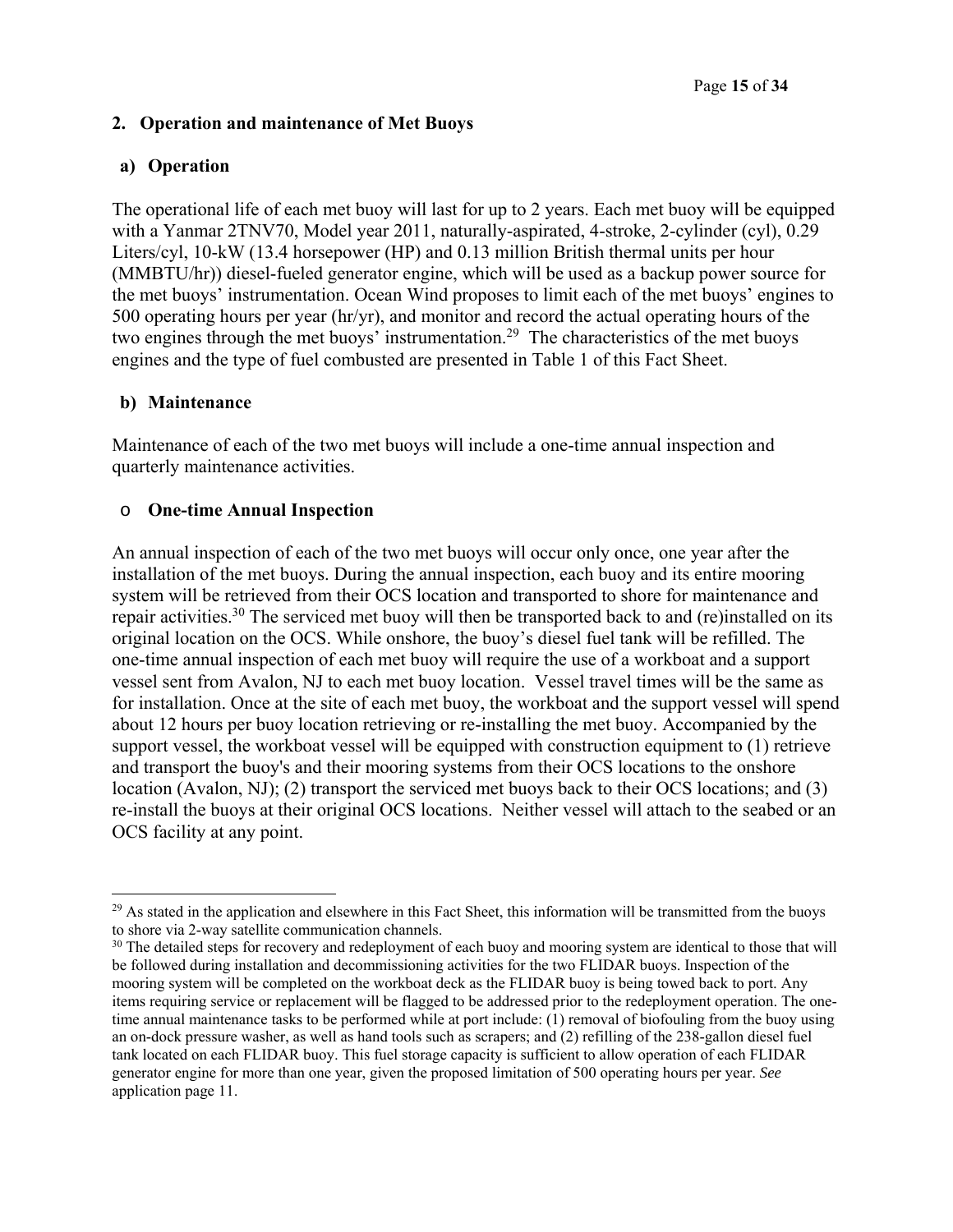#### o **Quarterly Maintenance Activities**

In addition to the one-time annual inspection, the facility will conduct maintenance activities every 3 months for each of the two met buoys during their up to 2-year operational life. During each quarterly maintenance, a single support vessel will be sent from Avalon, NJ (and return), taking an estimated 5 hours total transit time round-trip. The vessel will also perform a 5-hour maintenance<sup>31</sup> at each met buoy location. The support vessel will pull alongside each met buoy to allow transfer of personnel and tools from the support vessel to the buoy, and will either (1) use its main (propulsion) engines to hold position; or (2) attach itself to the met buoy, in which case the support vessel's engines will be turned off. During this time, all of the support vessel's power needs will be provided by its battery. The vessel will not attach to the seabed at any point. There will be three quarterly maintenance activities events (for the two buoys combined) during each of the Met Buoys Project's up-to-two-year operation.

## **3. Decommissioning of Met buoys**

After up to 2 years of operation, the met buoys will be decommissioned (removed) from their OCS locations. The decommissioning of each of the two met buoys will involve the use of the same vessels and same activities as the installation phase, but with the activities performed in reverse.

## **E. Summary Table – The Characteristics, Functions, and Fuel Types for Workboat, Support Vessel, and Met Buoy Engines**

Ocean Wind anticipates using the following types of workboat and support vessels:

- The workboat vessel will be a NorthStar Commander multi-purpose offshore utility vessel<sup>32</sup> that will be equipped with the following construction equipment: a 75-ton tow winch, 3.75 ton knuckle boom<sup>33</sup> crane, and A-frame.<sup>34</sup>
- The support vessel will be a NorthStar Enterprise workboat.

The workboat and support vessels, and met buoys engines' characteristics (size, model year), function, and type of fuel are presented in Table 1 below:

 <sup>31</sup> Planned quarterly maintenance activities for the two FLIDAR buoys will be limited to above-surface buoy components, and will include replacement of consumables, service of sensors, data retrieval, and cleaning of solar panels and wind turbines. *See* application page 12.

<sup>&</sup>lt;sup>32</sup> Based on the NorthStar Commander specifications, this vessel is 92 ft long and is capable of performing a wide variety of duties such as towing, salvage, marine construction, oil-spill response work, in-shore supply work and supporting a wide array of scientific and research projects.

<sup>&</sup>lt;sup>33</sup> A knuckle boom crane appears similar to a standard crane, except that the boom articulates at the "knuckle" near the middle, letting it fold back like a finger. This provides a compact size for storage and maneuvering.

<sup>&</sup>lt;sup>34</sup> A-frames are designed to perform a broad range of operations, such as offshore load handling, subsea load handling (anchor handling) and the launch and recovery of special tools and equipment.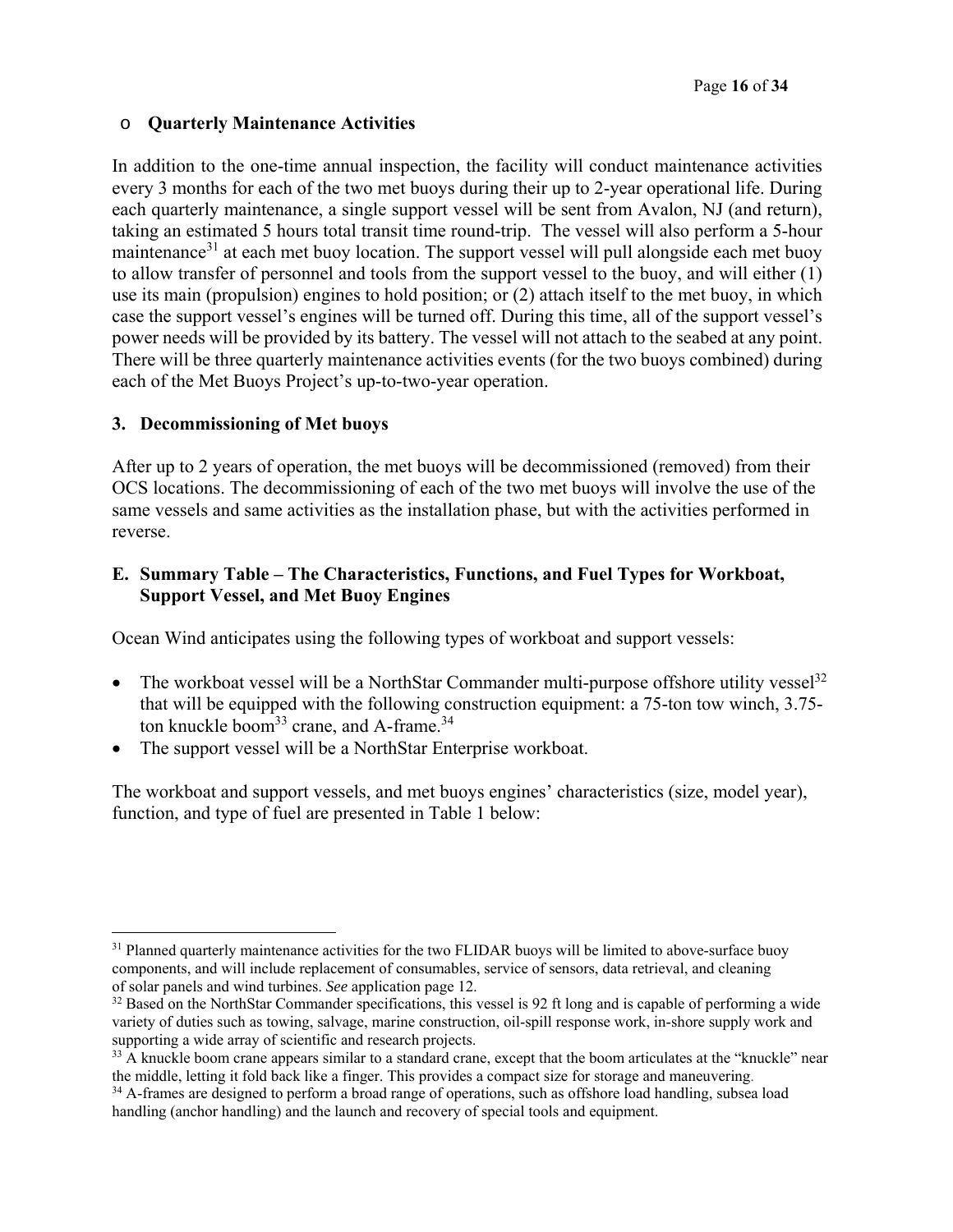## **Table 1 – Workboat, Support Vessel, and Met Buoy Engines' Characteristics (Size, Model Year), Function, and Fuel Type**

| <b>Engine</b><br><b>Make/Model</b>            | <b>Model</b><br>Year   | <b>Maximum</b><br><b>Rated</b><br>Power<br>(HP / kW) | <b>Function/Purpose</b>                                                                                                                                                                    | <b>Fuel Type</b>                                 |  |  |  |  |  |  |
|-----------------------------------------------|------------------------|------------------------------------------------------|--------------------------------------------------------------------------------------------------------------------------------------------------------------------------------------------|--------------------------------------------------|--|--|--|--|--|--|
|                                               | <b>Workboat Vessel</b> |                                                      |                                                                                                                                                                                            |                                                  |  |  |  |  |  |  |
| Volvo D12D-G<br>$\mathrm{MH}^{1,5}$           | 2008                   | 450/336                                              | Workboat vessel – marine propulsion<br>engine                                                                                                                                              | Ultra-Low<br><b>Sulfur Diesel</b><br>Fuel (ULSD) |  |  |  |  |  |  |
| Volvo D12D-G<br>MH <sup>1,5</sup>             | 2008                   | 450/336                                              | Workboat vessel - marine propulsion<br>engine                                                                                                                                              | <b>ULSD</b>                                      |  |  |  |  |  |  |
| John Deere<br>$4045TF^{2,6}$                  | 2015                   | 87/65                                                | Workboat vessel – auxiliary generator<br>engine                                                                                                                                            | <b>ULSD</b>                                      |  |  |  |  |  |  |
| Caterpillar <sup>1,3,7</sup><br>model unknown | 2010                   | 87/65                                                | Workboat vessel - auxiliary generator<br>engine (backup)                                                                                                                                   | <b>ULSD</b>                                      |  |  |  |  |  |  |
| Detroit 4-53<br>Series $53^{4,8}$             | Pre 2007               | 120/90<br>(0.84)<br>MMBTU/hr)                        | Deck engine, diesel-fueled, onboard<br>workboat vessel – to supply hydraulic<br>power for the construction equipment<br>located onboard workboat vessel (tow<br>winch, crane, and A-frame) | <b>ULSD</b>                                      |  |  |  |  |  |  |
| <b>Support Vessel</b>                         |                        |                                                      |                                                                                                                                                                                            |                                                  |  |  |  |  |  |  |
| Volvo $D9^{1,9}$                              | 2013                   | 425/318                                              | Support vessel – marine propulsion<br>engine                                                                                                                                               | <b>ULSD</b>                                      |  |  |  |  |  |  |
| Volvo $D9^{1,9}$                              | 2013                   | 425/318                                              | Support vessel – marine propulsion<br>engine                                                                                                                                               | <b>ULSD</b>                                      |  |  |  |  |  |  |
| <b>Met Buoys Engines</b>                      |                        |                                                      |                                                                                                                                                                                            |                                                  |  |  |  |  |  |  |
| Yanmar<br>$2TNV70^{10}$                       | 2011                   | 13.4/10<br>(0.13)<br>MMBTU/hr)                       | FLIDAR 1 met buoy - diesel generator<br>engine                                                                                                                                             | <b>ULSD</b>                                      |  |  |  |  |  |  |
| Yanmar<br>$2TNV70^{10}$                       | 2011                   | 13.4/10<br>(0.13)<br>MMBTU/hr)                       | FLIDAR 2 met buoy – diesel generator<br>engine                                                                                                                                             | <b>ULSD</b>                                      |  |  |  |  |  |  |

<sup>1</sup>In the application, it is anticipated that the two Volvo D12D-G MH propulsion engines, the Caterpillar auxiliary generator, and the two Volvo D9 propulsion engines would be Category 1, Tier 2 marine engines as defined in 40 C.F.R. part 94.

2 In the application, it is anticipated that the John Deere 4045TF auxiliary generator would be a Category 1, Tier 3 marine engine as defined in 40 C.F.R. part 1042.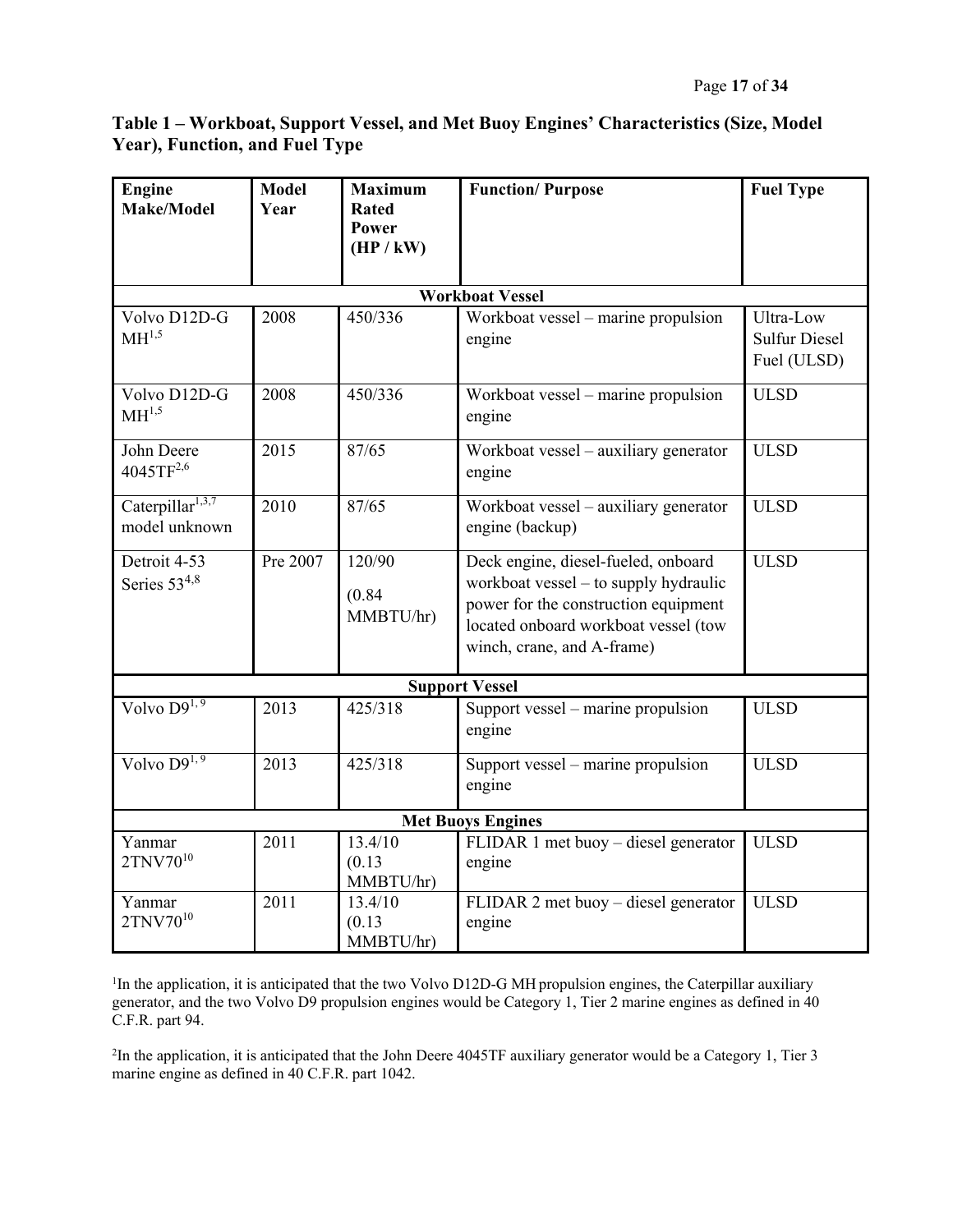<sup>3</sup> As presented in the application, although there are two 65 kW auxiliary generator engines listed for the workboat vessel, John Deere 4045TF and Caterpillar, there will be only one auxiliary generator engine operational at any given time. The workboat's second auxiliary generator engine will serve as backup.

4 Based on the application, the model year for the Detroit 4-53 Series 53 deck engine is unknown; the support vessel owner indicated that the engine is certified for land-based use. Thus, for the estimation of the emissions generated by this engine, the facility has, conservatively, presumed that the engine is a pre-2007 model year engine as defined in 40 C.F.R. 60 subpart IIII.

5 Based on the application, the air emissions resulting from each of the two Volvo D12D-GMH propulsion engines of the workboat vessel will be exhausted through individual stacks with an approximate height of 25 ft above the water surface.

6 Based on the application, the air emissions resulting from the John Deere 4045TF auxiliary generator engine of the of the workboat vessel will be exhausted through the same stacks as the two Volvo D12D-GMH propulsion engines.

7 Based on the application, the air emissions resulting from the Caterpillar auxiliary generator engine of the of the workboat vessel will be exhausted through the same stacks as the two Volvo D12D-GMH propulsion engines.

<sup>8</sup> Based on the application, the air emissions resulting from the Detroit 4-53 Series 53 deck engine onboard of the workboat vessel will be exhausted through an individual stack with an approximate height of 18 ft above the working vessel deck.

<sup>9</sup> Based on the application, the air emissions resulting from each of the two Volvo D9 propulsion engines of the support vessel will be exhausted through the exhaust points at the water level; there are no stacks for these two engines.

<sup>10</sup> Based on the application, the air emissions resulting from each of the two Yanmar diesel generator engines onboard met buoys will be exhausted through the exhaust pipes that will be routed to exit just below the water surface.

#### **F. Met Buoys Project - Air Pollutants and Emission Sources**

Air pollutant emissions generated by the proposed Met Buoys Project include nitrogen oxides  $(NO<sub>x</sub>)$ , CO, SO<sub>2</sub>, particulate matter (PM), PM<sub>10</sub>, PM<sub>2.5</sub>, volatile organic compounds (VOC), greenhouse gases (GHG), and hazardous air pollutants (HAPs), including lead (Pb).

Emissions of air pollutants for the Met Buoys Project are associated with the combustion of diesel fuel in (1) the workboat vessels' main engines; (2) the workboat vessels' auxiliary engines and the deck engine which powers the construction equipment on board the workboat vessels; (3) the support vessels' main engines; and (4) the backup engines on the met buoys. See Table 1 of this Fact Sheet for a list of the engines associated with the Met Buoys Project. In addition, a very small amount of fugitive VOC emissions<sup>35</sup> may result from evaporation of the diesel fuel stored in the two 238-gallon storage tanks onboard the met buoys. Because of the very low level of VOC emissions that may result from such evaporation, and the fact that there are no 40 C.F.R. part 55 requirements applicable to the two storage tanks, these emissions were not quantified in the application. The emissions of pollutants associated with the Met Buoys Project are summarized in Table 2 of this Fact Sheet.

 <sup>35</sup> "Fugitive emissions" means any emissions of an air contaminant released directly or indirectly into the atmosphere which do not pass through a stack or chimney. *See* N.J.A.C 7:27-16 ("Control and Prohibition of Air Pollution by Volatile Organic Compounds").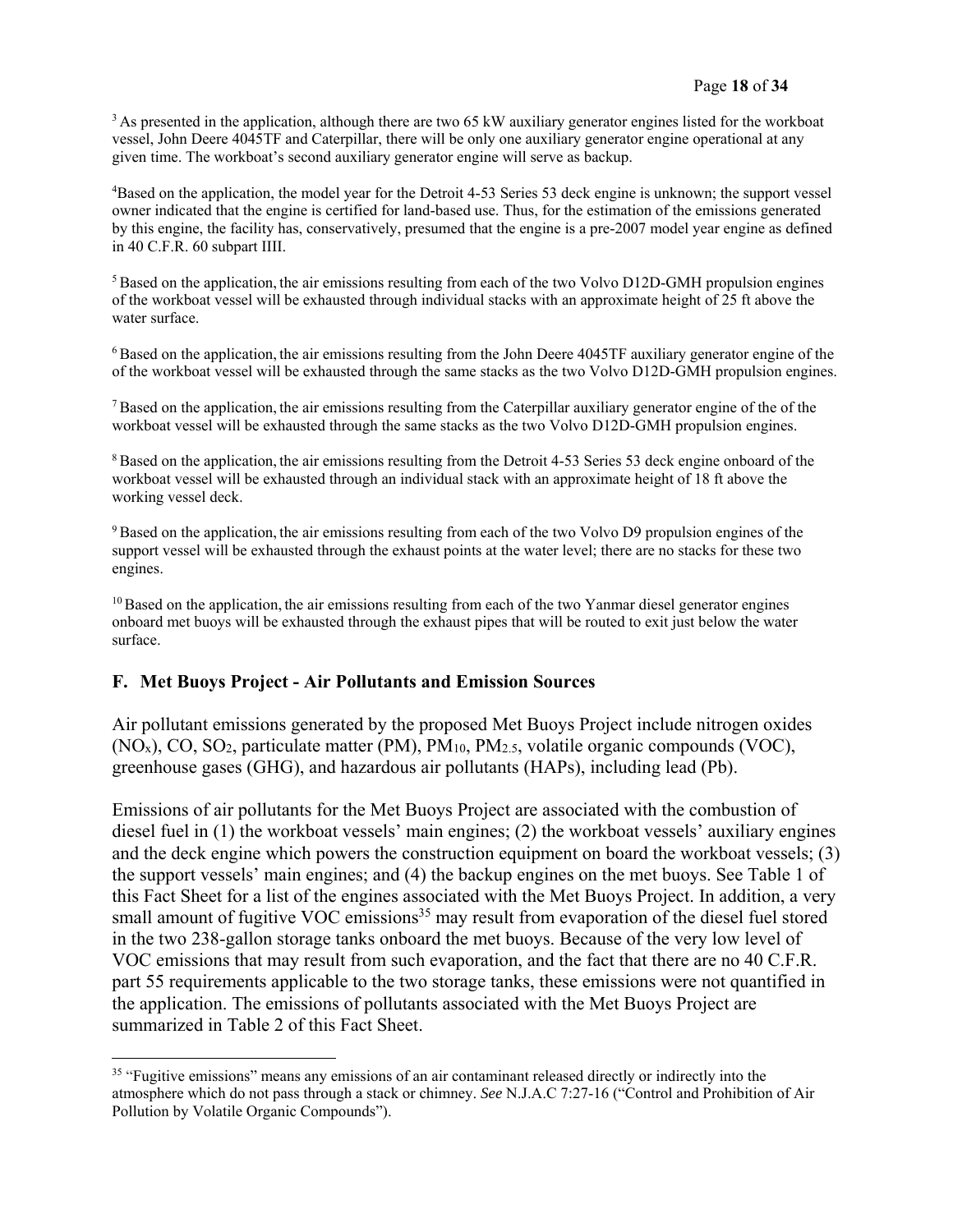## **VII. Applicability of 40 C.F.R. Part 55 OCS Air Regulations Requirements to the Ocean Wind Met Buoys Project**

## **A. What is an OCS Source?**

Under CAA  $\S 328(a)(4)(C)$  and 40 C.F.R.  $\S 55.2$ , an OCS source includes any equipment, activity, or facility which:

- (1) Emits or has the potential to emit any air pollutant;
- (2) Is regulated or authorized under the OCSLA (43 U.S.C. § 1331 et seq.); and
- (3) Is located on the OCS or in or on waters above the OCS.

Further, CAA  $\S 328(a)(4)(C)$  adds that "[s]uch activities include, but are not limited to, platform and drill ship exploration, construction, development, production, processing, and transportation."

Under 40 C.F.R. § 55.2, "[o]uter continental shelf" shall have the meaning provided by section 2 of the OCSLA (43 U.S.C. § 1331 *et seq.*), which in turn defines "outer continental shelf" as "all submerged lands lying seaward and outside of the area of lands beneath navigable waters as defined in section 1301 of this title, and of which the subsoil and seabed appertain to the United States and are subject to its jurisdiction and control."

40 C.F.R. § 55.2 establishes that the OCS source definition shall include vessels that are:

(1) Permanently or temporarily attached to the seabed and erected thereon and used for the purpose of exploring, developing or producing resources there from, within the meaning of section 4(a)(1) of OCSLA (43 U.S.C. §1331 et seq.); or

(2) Physically attached to an OCS facility, in which case only the stationary source aspects of the vessels will be regulated.<sup>36</sup>

Once a facility, vessel, equipment, or activity is considered an OCS source, then the emissions sources of that OCS source become subject to the requirements of 40 C.F.R part 55, which include: (1) obtaining an OCS air permit, as required by 40 C.F.R. § 55.6(b); (2) complying with the applicable federal regulations requirements specified at 40 C.F.R. § 55.13; (3) for inner OCS sources, complying with the COA's state or local air emissions requirements specified under 40 C.F.R. § 55.14; and (4) monitoring, reporting, inspection and enforcement requirements specified at 40 C.F.R. §§ 55.8 and 55.9.

Under 40 C.F.R. § 55.2, "[n]ew source or new OCS source" shall have the meaning given in the applicable requirements of 40 C.F.R. §§ 55.13 and 55.14.

## **B. OCS Source Status of the Ocean Wind Met Buoys and Vessels**

In the case of the Met Buoys Project, the two met buoys will constitute a new OCS source under the above definitions because they meet all three OCS source criteria. Consequently, the two

<sup>36</sup> *See* Outer Continental Shelf Air Regulations; Final Rule, 57 Fed. Reg. 40792, at 40793-94 (Sept. 4, 1992) (finalizing part 55).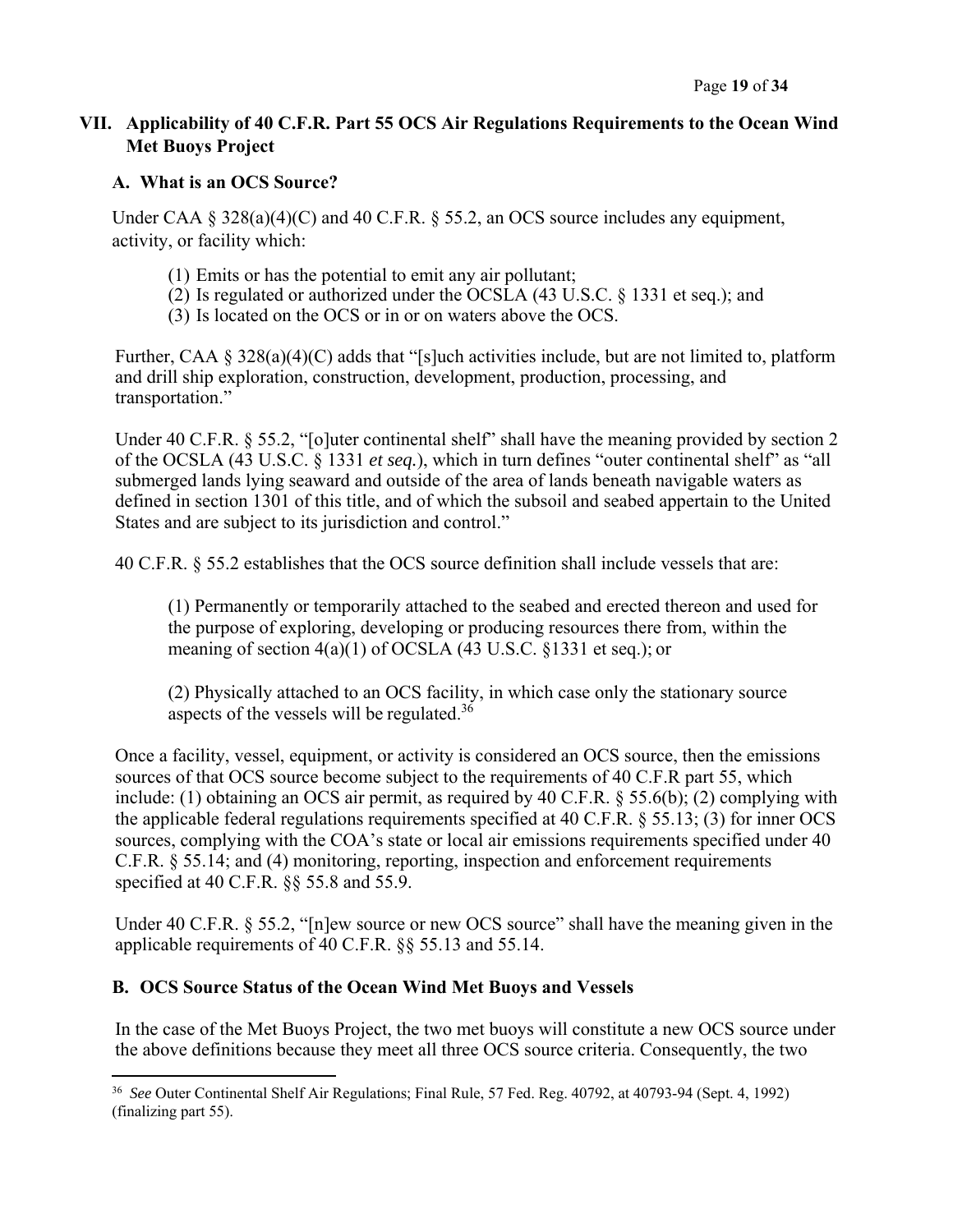diesel-fueled generator engines onboard the met buoys will be subject to the applicable requirements of 40 C.F.R. part 55.

As presented in the air permit application, once the workboat and support vessels are at the met buoys' OCS location(s); they will use their main (propulsion) engines to hold position during installation, one-time annual inspection, quarterly maintenance, and decommissioning activities for the met buoys, and will not attach to the seabed. Also, based on the air permit application, EPA understands that there will be no device (i.e., item of construction equipment) located onboard the workboat or support vessels that will attach to the seabed during installation, annual inspection, quarterly maintenance or decommissioning of the met buoys. According to the air permit application, the workboat and support vessels will also not attach to the met buoys during the installation, one-time annual inspection, and decommission of the met buoys. Pursuant to the OCS source definition criteria specific to vessels in 40 C.F.R. 55.2 described above, during these times the workboat and support vessels will neither be "[p]ermanently or temporarily attached to the seabed" nor "[p]hysically attached to an OCS facility." These vessels would not constitute OCS sources during the installation, one-time annual inspection, and decommission of the met buoys.

However, based on the application, the support vessel could attach itself to the met buoys during the quarterly maintenance activities. In such instances when the support vessel physically attaches to an OCS facility, it would be an OCS source. Pursuant to 40 C.F.R. § 55.2, in the circumstance in which a vessel is considered an OCS source due to physical attachment to an OCS facility, "only the stationary source aspects of the vessels will be regulated." The support vessel's main (propulsion) engines (which are the only engines on the support vessels) will not be operated during the time in which the vessel is attached to the met buoys. Rather, during its attachment to the met buoys, the power needs of the support vessel will be supplied by battery and the support vessel will have no emissions. Other than refraining from engine operation, no 40 C.F.R. part 55 requirements will be applicable to the support vessel while it is an OCS source.

#### **C. Definition of the OCS Source Potential Emissions**

Under 40 C.F.R. § 55.2, the potential emissions (or potential to emit or PTE) of an OCS source is defined as follows:

*"Potential emissions* means the maximum emissions of a pollutant from an OCS source operating at its design capacity. Any physical or operational limitation on the capacity of a source to emit a pollutant, including air pollution control equipment and restrictions on hours of operation or on the type or amount of material combusted, stored, or processed, shall be treated as a limit on the design capacity of the source if the limitation is federally enforceable. Pursuant to section 328 of the Act, emissions from vessels servicing or associated with an OCS source shall be considered direct emissions from such a source while at the source, and while enroute to or from the source when within 25 miles of the source, and shall be included in the 'potential to emit' for an OCS source. This definition does not alter or affect the use of this term for any other purposes under §§55.13 or 55.14 of this part, except that vessel emissions must be included in the 'potential to emit' as used in §§55.13 and 55.14 of this part."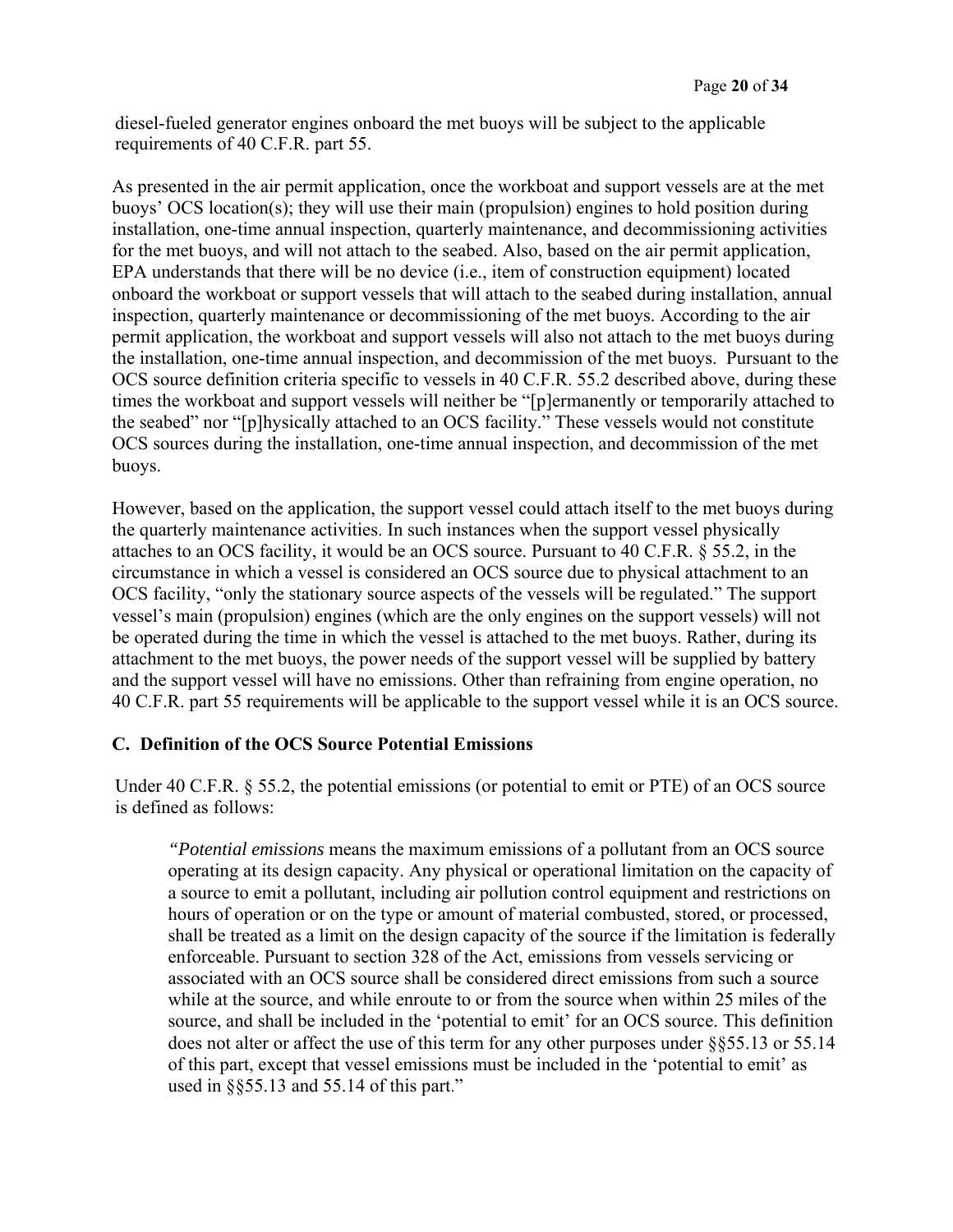Thus, pursuant to 40 C.F.R § 55.2, the PTE for an OCS source includes two categories of emissions: (1) emissions from an OCS source operating; and (2) emissions from all vessels servicing or associated with an OCS source while at the source, and while enroute to and from the source when within 25 miles of the OCS source.

## **D. Potential to Emit of the Ocean Wind Met Buoys Project**

#### **1. Potential to Emit Summary Table**

The PTE of the Met Buoys Project includes:

- (1) emissions from the OCS source (i.e. the emission from the two diesel-fueled generator engines onboard the met buoys); and
- (2) emissions from the workboat and support vessels when (a) at the buoys' OCS locations during the installation, one-time annual inspection, quarterly maintenance and decommissioning activities and (b) while enroute to or from the OCS sources (met buoys) when within 25 miles of the source.

As shown in Table 2, the estimated PTE from the air permit application for the Met Buoys Project is very low for any pollutant that may result from the project. The pollutants in Table 2 include "criteria pollutants"37 for which EPA has set National Ambient Air Quality Standards (NAAQS), other pollutants regulated under the New Source Review (NSR) program as criteria pollutant precursors or otherwise, and pollutants that may trigger the title V permitting requirements.38

<sup>&</sup>lt;sup>37</sup> For more information on criteria pollutants, *see* the list of criteria pollutants available at

https://www.epa.gov/criteria-air-pollutants/naaqs-table; *see also* https://www.epa.gov/criteria-air-pollutants#self. <sup>38</sup> Note that based on the current EPA policy, a stationary source cannot be required to obtain a PSD/NNSR or title V permit solely because of the GHG PTE above the major source thresholds. *See, e.g.,* Memorandum from Janet G. McCabe, "Next Steps and Preliminary Views on the Application of Clean Air Act Permitting Programs to Greenhouse Gases Following the Supreme Court's Decision in *Utility Air Regulatory Group v. Environmental Protection Agency*" (July 24, 2014), available at https://www.epa.gov/sites/production/files/2015- 12/documents/20140724memo.pdf.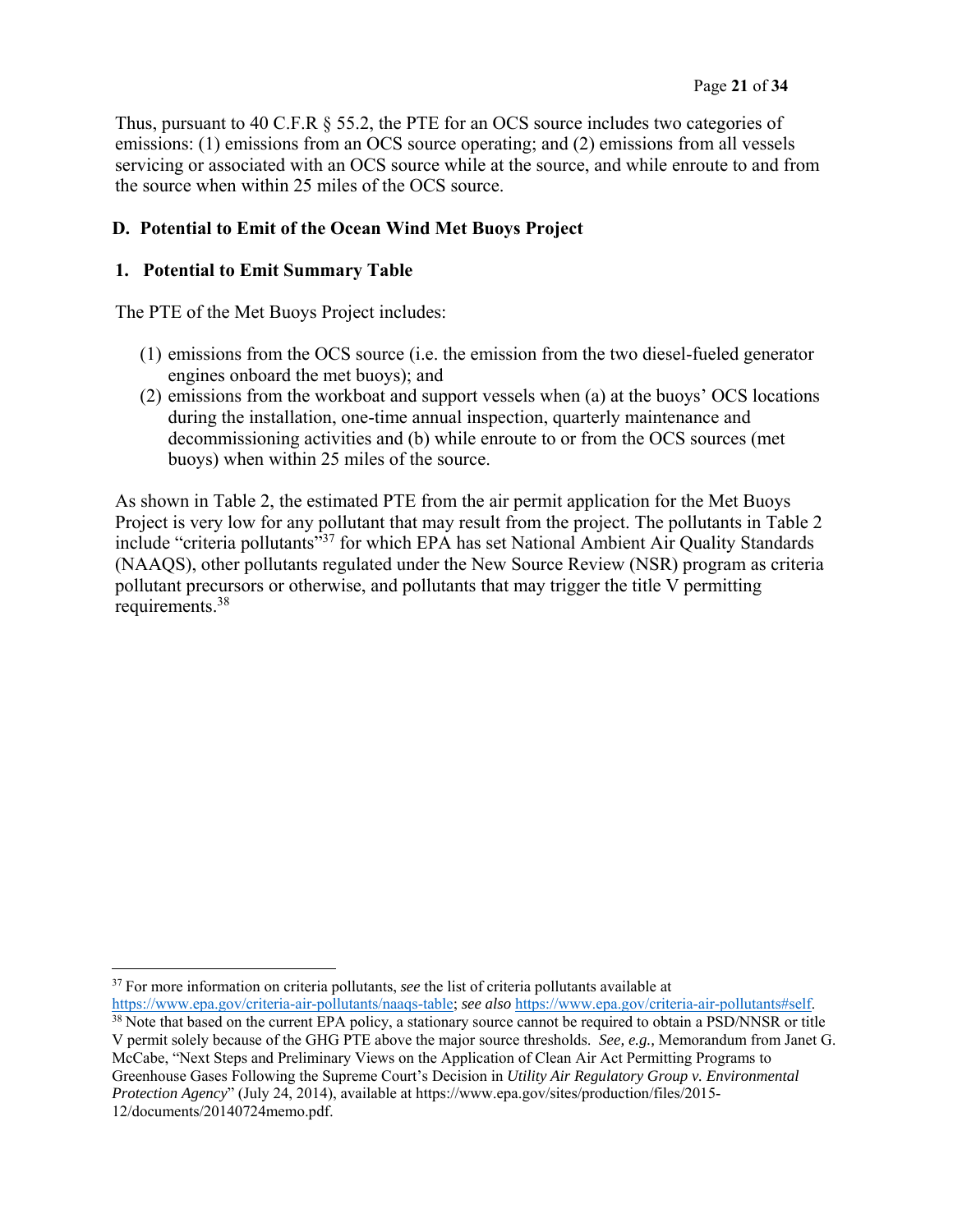| <b>Emission Source</b>                                                 | NO <sub>x</sub> | $\bf CO$ | <b>VOC</b> | PM/<br>$PM_{10}$ and<br>PM <sub>2.5</sub> | SO <sub>2</sub> | Lead     | <b>Total</b><br><b>HAPs</b> | <b>GHG</b><br>(CO <sub>2</sub> e) |
|------------------------------------------------------------------------|-----------------|----------|------------|-------------------------------------------|-----------------|----------|-----------------------------|-----------------------------------|
| Met Buoys Project total<br>emissions for $1st$ year of<br>operations*  | 0.90            | 0.53     | 0.04       | 0.03                                      | 24.2E-05        | 4.25E-06 | 0.004                       | 69                                |
| Met Buoys Project total<br>emissions for $2nd$ year of<br>operations** | 0.44            | 0.27     | 0.02       | 0.01                                      | 15.7E-05        | 1.85E-06 | 0.002                       | 46                                |

Table 2 - Potential to Emit of Ocean Wind Proposed Met Buoys Project, in tons per year (tpy)

\*Total PTE for the first of the two years of Met Buoys Project operation represents the worst case annual emissions because it includes the emissions from installation, one-time annual inspection, three quarterly maintenance events, and the two engines onboard the met buoys.

\*\*Total PTE for the second of the two years of Met Buoys Project operation includes the sum of the emissions resulting from three quarterly maintenance events, the two engines onboard the met buoys, and decommissioning.

There are two major NSR permitting programs, Nonattainment NSR (NNSR) and PSD, which could potentially apply to OCS sources located within 25 miles of the New Jersey shore, such as the Met Buoys Project. These regulations apply only to new major sources or major modifications to existing major sources located in areas not attaining and attaining, respectively, the applicable NAAQS. A new source (here, the Met Buoys Project) must meet PSD requirements if its PTE is equal to or greater than 250 tpy of any criteria pollutant. It triggers NNSR and title V permitting requirements if its PTE is equal to or greater than 25 tpy for  $NO<sub>x</sub>$  or VOC; 10 tpy for lead; or 100 tpy for CO,  $PM_{10}$ ,  $PM_{2.5}$ , or SO<sub>2</sub>. The source also triggers title V permitting requirements if it emits 10 tpy or more of a single HAP or 25 tpy of all HAPs combined.39

As shown in Table 2, the PTE of the Met Buoys Project is below the PSD, NNSR, and title V major source applicability thresholds (making it a minor source). The PTE is also below the major facility  $NO<sub>x</sub>$  threshold of 25 tpy as specified in NJ's regulation for "Control and Prohibition of Air Pollution from Oxides of Nitrogen" found at N.J.A.C. 7:27-19 and incorporated by reference in 40 C.F.R. part 55, Appendix  $A<sup>40</sup>$  The NJ Minor NSR air permitting regulations, codified at N.J.A.C. 7:27-8 ("Permits and Certificates for Minor Facilities") (Subchapter 8) do not establish air pollution control requirements based on a source's PTE. The NJ air pollution control requirements that apply to the Met Buoys Project, which are independent of the Met Buoys Project's PTE, are described in Section IX of this Fact Sheet.

<sup>39</sup> NJ's NNSR regulation is contained at N.J.A.C. 7:27-18 ("Control and Prohibition of Air Pollution From New or Altered Sources Affecting Ambient Air Quality (Emission Offset Rule)"); for additional information on Subchapter 18's threshold(s) please see http://www.state.nj.us/dep/aqm/currentrules/Sub18.pdf. The NJDEP has an EPA approved Title V operating permit program, which is contained at N.J.A.C. 7:27-22 ("Operating Permits"); for additional information on Subchapter 22's threshold(s) please see

http://www.state.nj.us/dep/aqm/currentrules/Sub22.pdf. These rules are incorporated by reference into 40 C.F.R. part 55.

 $40$  N.J.A.C. 7:27-19 ("Control and Prohibition of Air Pollution from Oxides of Nitrogen") is available at http://www.state.nj.us/dep/aqm/currentrules/Sub19.pdf.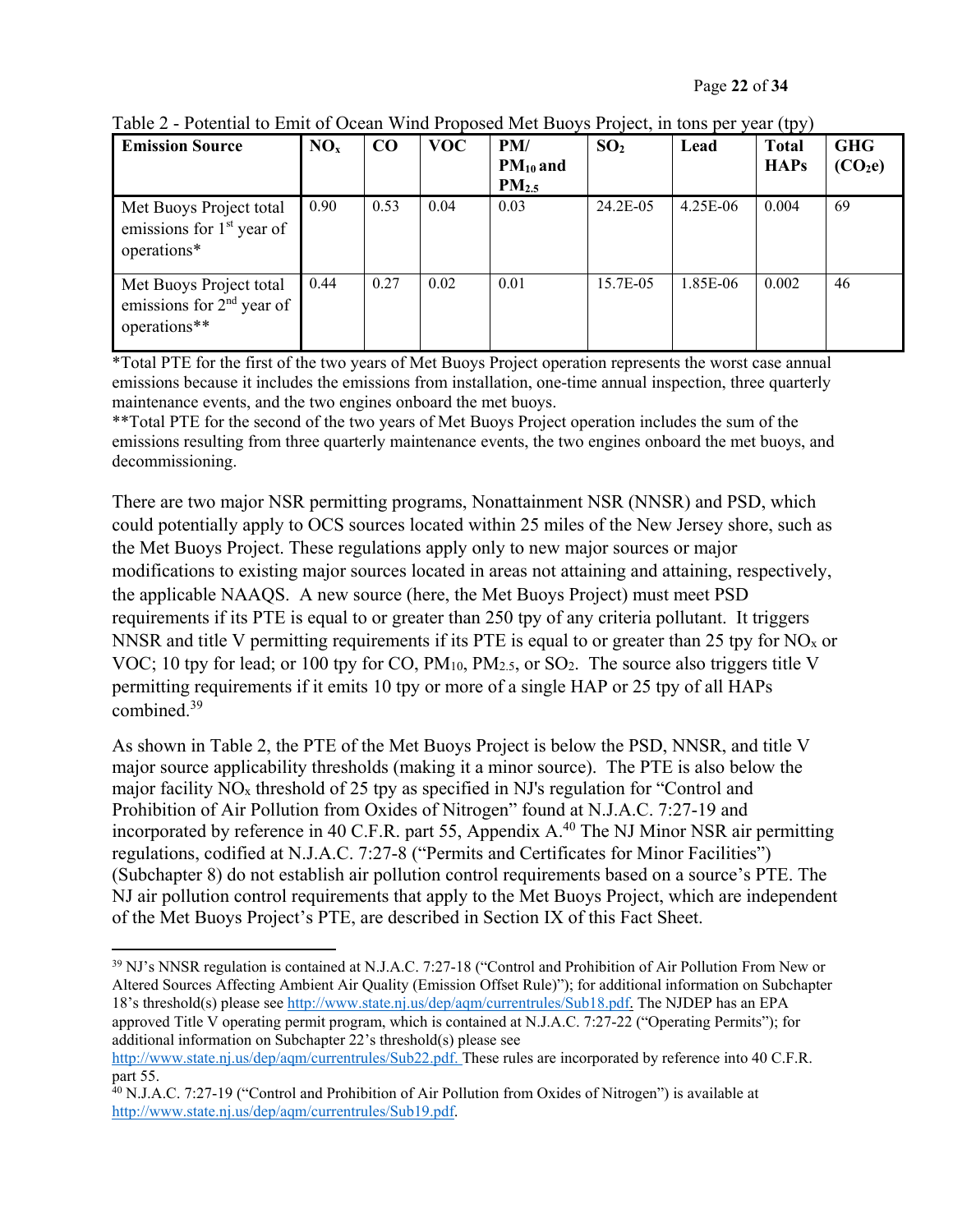#### **2. Potential to Emit Calculation Methods**

Ocean Wind used the following approaches to calculate the Met Buoys Project PTE, which inform some of the OCS air permit conditions (i.e., emission, fuel usage and hours limits, and monitoring, recordkeeping and reporting requirements). See application for more details related to the calculation of the PTE (i.e., emission factors, equations, and assumptions used).

- a. The PTE was calculated based on the estimated operating hours for each of the workboat and support vessels' engines during installation, annual inspection, quarterly maintenance, and decommission of the met buoys; engines' emission factors; and load. EPA notes that in calculating the PTE of the working and support vessels' engines, Ocean Wind assumed only good weather conditions during all working and support vessels activities. Further, in calculating the emissions resulting from the maintenance activities, Ocean Wind did not account for any unplanned or unscheduled maintenance activities which may require the use of both workboat and support vessels. EPA notes that the PTE so calculated does not account for potential weather-related interruptions/delays and unplanned activities. Therefore, the OCS air permit will require Ocean Wind to monitor the actual hours of operation of each of the workboat and support vessels' engines.
- b. An emission factor of 0.0015 lb of SO2/MMBTU was used in the application to calculate the SO2 PTE of all Met Buoys Project engines. This was based on a fuel sulfur content of 15 ppm by weight or 0.0015% by weight and the assumption that all sulfur in the fuel is converted to SO2 during combustion. The OCS air permit will include the 15 ppm by weight of sulfur content in fuel as a permit limit.
- c. The PTE of the two met buoys diesel-fueled engines were calculated based on the engines' maximum rated power (100% load) and 500 operating hours per year (hr/yr) per engine. The OCS air permit will include 500 hr/yr per engine as a permit limit.
- d. The PTE of the workboat vessels' propulsion and auxiliary engines was calculated based on an assumed 43% engine load (and not on 100% load) during installation, annual inspection, quarterly maintenance, and decommissioning, and while the vessels are enroute to and from the met buoys' locations. To ensure compliance with the assumed 43% load, the OCS air permit will include conditions establishing limits on fuel usage (gal/yr) identical to the fuel usage amounts presented in the application.<sup>41</sup>
- e. The PTE of the support vessel propulsion engines was calculated based on 45% load (not on 100% load) during the installation, annual inspection, quarterly maintenance, and decommissioning, and while the vessels are enroute to and from the met buoys' locations. To ensure compliance with the assumed 45% load, the OCS air permit will include conditions establishing limits on fuel usage (gal/yr) identical to the fuel usage amounts presented in the application.42

  $41$  The application includes fuel usage (gal/yr) for the workboat vessel's propulsion and auxiliary engines, assuming 43% load.

 $42$  The application includes fuel usage (gal/yr) for the support vessel's propulsion engines, assuming 45% load.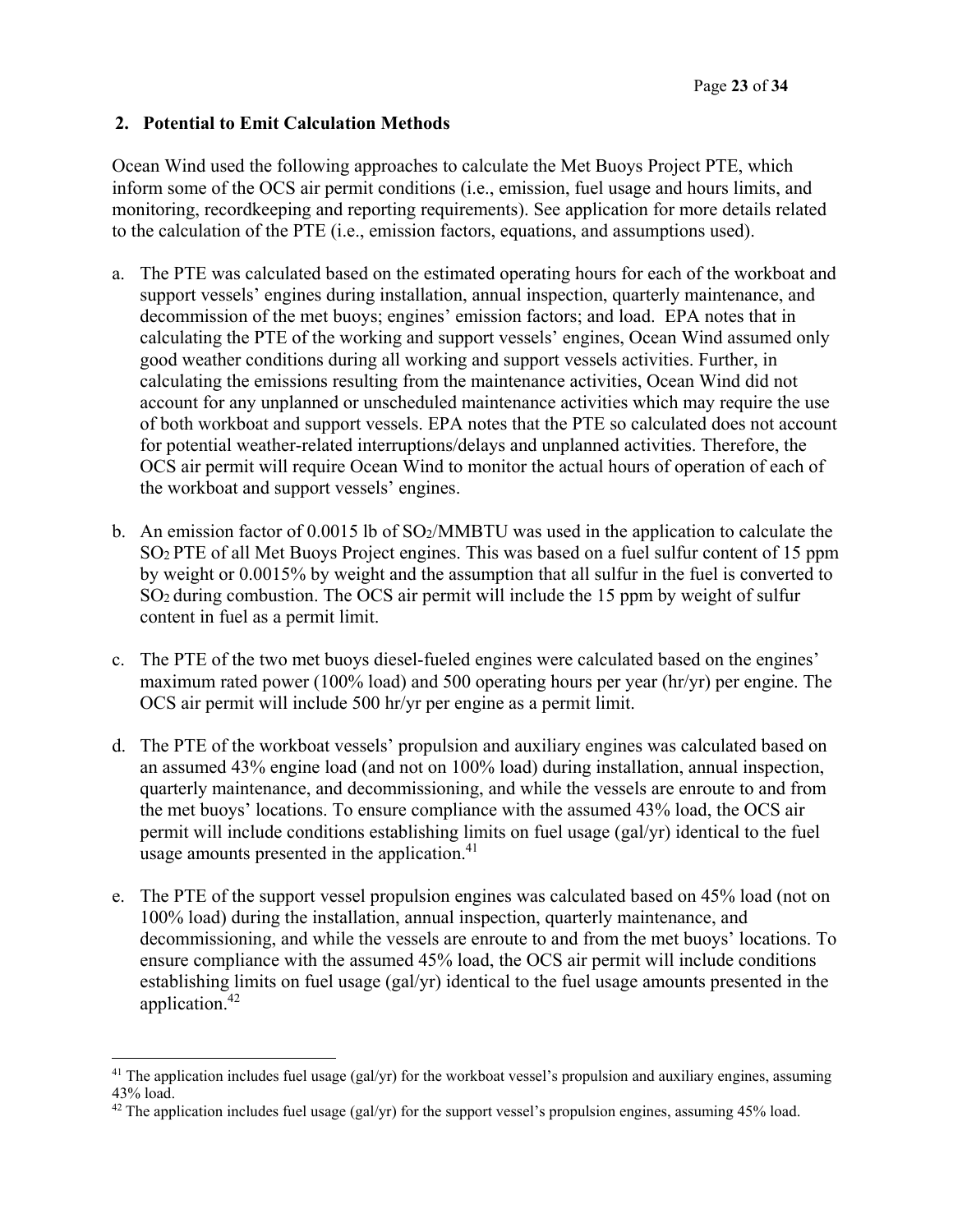f. Table 3 below presents the emission factors in grams per kilowatt-hour  $(g/kW-hr)$  used by the EPA in the calculation of the PTE for  $NO<sub>x</sub>$ , VOC, CO, and PM of the 2 met buoys engines, which represent the NSPS Subpart IIII emission standards. We note that Ocean Wind calculated the PTE for  $NO<sub>x</sub>$ , VOC, CO, and PM emissions for the 2 met buoy engines based on the engines manufacturer's emissions guarantees, which are lower than the NSPS Subpart IIII emission standards. Thus, calculating the PTE based on the applicable NSPS Subpart IIII emissions standard is a conservative approach.

The Ocean Wind met buoys engines are model year 2011, and thus they will be subject to the NSPS Subpart IIII requirements for post 2007 model year diesel-fueled engines with maximum engine power between 8 and 19 kW. The  $NO<sub>x</sub> + Non-Methane Hydrocarbons$ (NMHC), CO and PM emissions factors in the table below represent the relevant Subpart IIII emission standards for non-emergency engines from 40 C.F.R. § 60.4204(b). The table below also includes columns apportioning the  $NO<sub>x</sub>+NMHC$  emission standard into  $NO<sub>x</sub>$  and VOC components (by assuming all NMHCs were VOCs) based on Tier 1 NSPS IIII emission standards of 9.2 g/kW-hr of NO<sub>x</sub> and 1.3 g/kW-hr of VOC.

| <b>Model Years</b> | $NOx+NMHC$               | CO <sub>.</sub>          | PM                         | NO <sub>x</sub>          | <b>VOC</b>               |
|--------------------|--------------------------|--------------------------|----------------------------|--------------------------|--------------------------|
| 2008-2014          |                          |                          |                            |                          |                          |
| 8 < kW < 19        | $7.5$ g/kW-hr            | $6.6$ g/kW-hr            | $0.40$ g/kW-hr             | $6.57$ g/kW-hr           | $0.93$ g/kW-hr           |
|                    | $(5.59 \text{ g/HP-hr})$ | $(4.92 \text{ g/HP-hr})$ | $(0.28 \text{ g/H} - h r)$ | $(4.90 \text{ g/HP-hr})$ | $(0.69 \text{ g/HP-hr})$ |
|                    |                          |                          |                            |                          |                          |

Table 3 – NSPS Subpart IIII emission limits applicable to the Ocean Wind Yanmar engines\*

\*The  $NO<sub>x</sub>$ + NMHC, CO and PM (g/kW-hr) (NSPS IIII emission standards) were converted to g/HP-hr by multiplying g/kW-hr value by 0.746.

g. For the calculation of the PTE of PM10 and PM2.5 for the met buoys engines, Appendix A of the application assumed, conservatively, that  $PM_{10}$  and  $PM_{2.5}$  each equal PM.

## **VIII. 40 C.F.R. § 55.13 – Federal Requirements Applicable to the Ocean Wind Met Buoys Project (two met buoys diesel-fueled engines)**

## **A. Standards of Performance for New Stationary Sources – 40 C.F.R. Part 60, Subpart A (General Provisions)**

The following parts of the NSPS Subpart A apply to the two met buoys diesel-fueled engines: 40 C.F.R. §§ 60.1 through 60.6, 60.9, 60.10, 60.12, 60.14 through 60.17, and 60.19.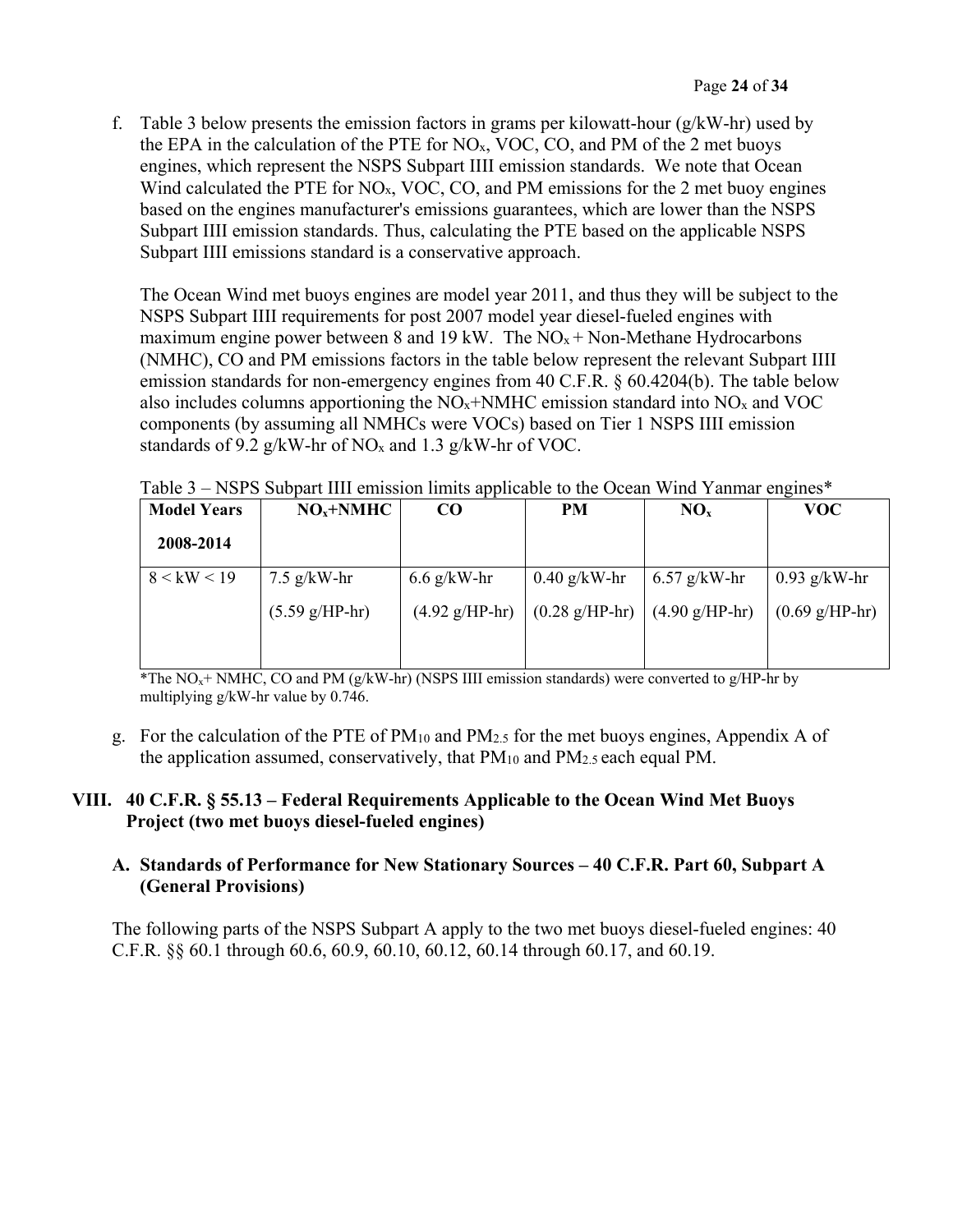## **B. 40 C.F.R. Part 60, Subpart IIII – Standards of Performance for Stationary Compression Ignition (CI) Internal Combustion Engines (ICE) (NSPS 4I)**

NSPS 4I applies to stationary CI ICE that are manufactured after April 1, 2006 and are not fire pump engines. NSPS 4I's emission limitations are dependent on an engine's size and date of manufacture.

The two Yanmar 2TNV70 diesel-fueled engines on the met buoys are model year 2011, 10-kW, naturally-aspirated, and 0.29 Liters/cyl, and will be identified in the OCS air permit by emission source ID Nos. MBF1-CIE and MBF2-CIE. These engines are subject to the NSPS 4I requirements applicable to owners and operators of a model year 2007 or later, non-emergency stationary CI ICE with a displacement of less than 10 liters/cyl. 40 C.F.R. § 60.4204(a) & (b).<sup>43</sup> More specifically, the engines must comply with:

- 40 C.F.R. § 1039.102(b) emission standards for  $NO<sub>x</sub> + NMHC$ , CO, and PM for model years 2008-2014 engines with maximum engine power of 8-19 kW;
- $\blacksquare$  40 C.F.R. § 1039.105 smoke standards;
- $\blacksquare$  40 C.F.R. § 1039.115 crankcase emissions standards;
- $\blacksquare$  40 C.F.R. § 60.4206 engine owners/operators must "operate and maintain" the engines to achieve the applicable emission standards for the entire life of the engines; and
- $\blacksquare$  40 C.F.R. § 60.4207(b) engine owners and operators must use only diesel fuel that meets the requirements of 40 C.F.R. § 80.510(b).

Other NSPS 4I provisions that apply to the met buoys engines include 40 C.F.R. § 60.4211 (establishing compliance requirements) and 40 C.F.R. § 60.4218, which specify that the following parts of the NSPS Subpart A General Provisions are applicable to the two met buoys engines:  $\S$ § 60.1 through 60.6, 60.9, 60.10, 60.12, 60.14 through 60.17, and 60.19.

## **C. 40 C.F.R. Part 63, Subpart ZZZZ— National Emissions Standards for Hazardous Air Pollutants for Stationary Reciprocating Internal Combustion Engines (NESHAP 4Z)**

Pursuant to 40 C.F.R.  $\S 63.6590(c)(1)$ , a new CI ICE located at an area source of HAP emissions meet the NESHAP 4Z requirements by meeting the requirements of NSPS 4I. There are no additional NESHAP 4Z requirements that apply to new compression ignition engines located at area sources, such as the Ocean Wind met buoys' engines.44

## **IX. 40 C.F.R. § 55.14 – COA Requirements Applicable to the Ocean Wind Met Buoys Project**

As previously stated in this Fact Sheet, the Met Buoys Project would be located in the inner OCS, and thus, is subject to applicable provisions of the NJ air pollution control regulations which are codified at N.J.A.C. 7:27 or 7:27B and incorporated by reference into Appendix A of 40 C.F.R. part 55. This section (IX) identifies which NJ regulations apply to the Met Buoys Project.

 <sup>43</sup> Ocean Wind, in its application, acknowledged that the met buoys engines are subject to NSPS 4I.<br><sup>44</sup> Ocean Wind, in its application, acknowledged that the met buoys engines are subject to NESHAP 4Z.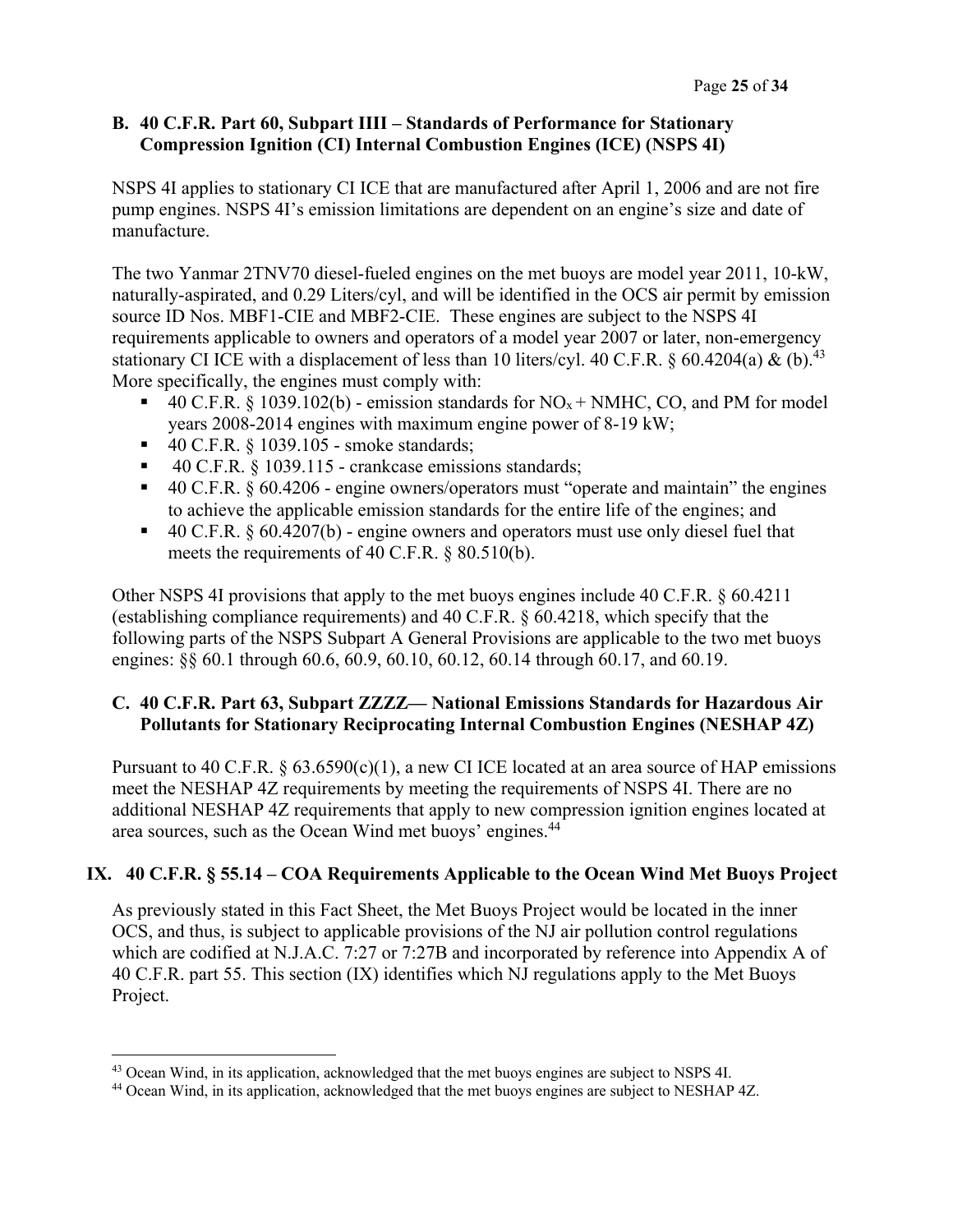Under N.J.A.C 7:27-8 ("Permits and Certificates for Minor Facilities") (Subchapter 8), certain sources of air contaminants, namely significant sources, located at minor facilities are required to have a permit and certificate to operate under the provisions of Subchapter 8<sup>.45</sup> Based on its potential to emit, the Met Buoys Project is a minor facility. As specified at N.J.A.C. 7:27-8.2(c)(21), "[a]ny stationary reciprocating engine with a maximum rated power output of 37 kW or greater, used to generate electricity, not including emergency generators" is a significant source required to obtain a permit and an operating certificate pursuant to Subchapter 8. The two met buoys engines from the Met Buoys Project are considered stationary reciprocating engines used to generate electricity. However, these engines are smaller than 37 kW, and, thus, exempt from the Subchapter 8 permitting requirements.46

The two diesel fuel storage tanks on the met buoys, each with a storage capacity of 238 gallons, will be exempt from N.J.A.C. 7:27-8 ("Permits and Certificates for Minor Facilities") because they do not meet the N.J.A.C. 7:27-7-8.2(c)(9) storage capacity threshold of 2,000 gallons.

As previously discussed in this Fact Sheet, based on the application, the workboat and support vessels' engines are not subject to the applicable requirements of 40 C.F.R. part 55 (which includes Subchapter 8). However, EPA notes that even if the workboat and support vessels' engines were subject to the applicable requirements of 40 C.F.R. part 55, those engines would still not be subject to Subchapter 8 permitting requirements. We believe that the workboat and support vessels' engines are exempt from Subchapter 8 permitting requirements because they qualify as "[e]equipment used to conduct construction, repair, or maintenance (CRM) activities, provided that the equipment is portable and is located on site for no longer than one year" under N.J.A.C. 7:27-8.2(d) (15).

## **A. N.J.A.C. 7:27-3 – "Control and Prohibition of Smoke from Combustion of Fuel"**

The two diesel-fueled engines on the met buoys are subject to N.J.A.C. 7:27-3.5 ("Smoke emissions from stationary internal combustion engines and stationary turbine engines"), which limits the smoke emitted from stationary ICE to smoke that has a shade or appearance which (1) is no darker than No.1 on the Ringelmann Scale; and (2) is no greater than 20% opacity, exclusive of visible condensed water vapor; such smoke shall not be emitted for more than 10 consecutive seconds.47 Engines, like the met buoys engines, that fire diesel fuel oil with a sulfur content of 15 ppm by weight generally have opacity near zero. Also, the use of engines that are certified to the NSPS 4I emissions standards and required to be continuously maintained to comply with those requirements would comply with N.J.A.C. 7:27-3.5.

In the event the engines associated with the workboat and support vessels (including the workboat vessel deck engine, a Detroit 4-53 Series 53) were subject to the applicable

 <sup>45</sup> *See* N.J.A.C 7:27-8 "Permits and Certificates for Minor Facilities" available at https://www.state.nj.us/dep/aqm/currentrules/Sub8.pdf.

<sup>&</sup>lt;sup>46</sup> Ocean Wind, in its application, acknowledged that the met buoys engines are not subject to Subchapter 8.

<sup>47</sup> Ocean Wind, in its application, acknowledged that the met buoys engines are subject to N.J.A.C. 7:27-3.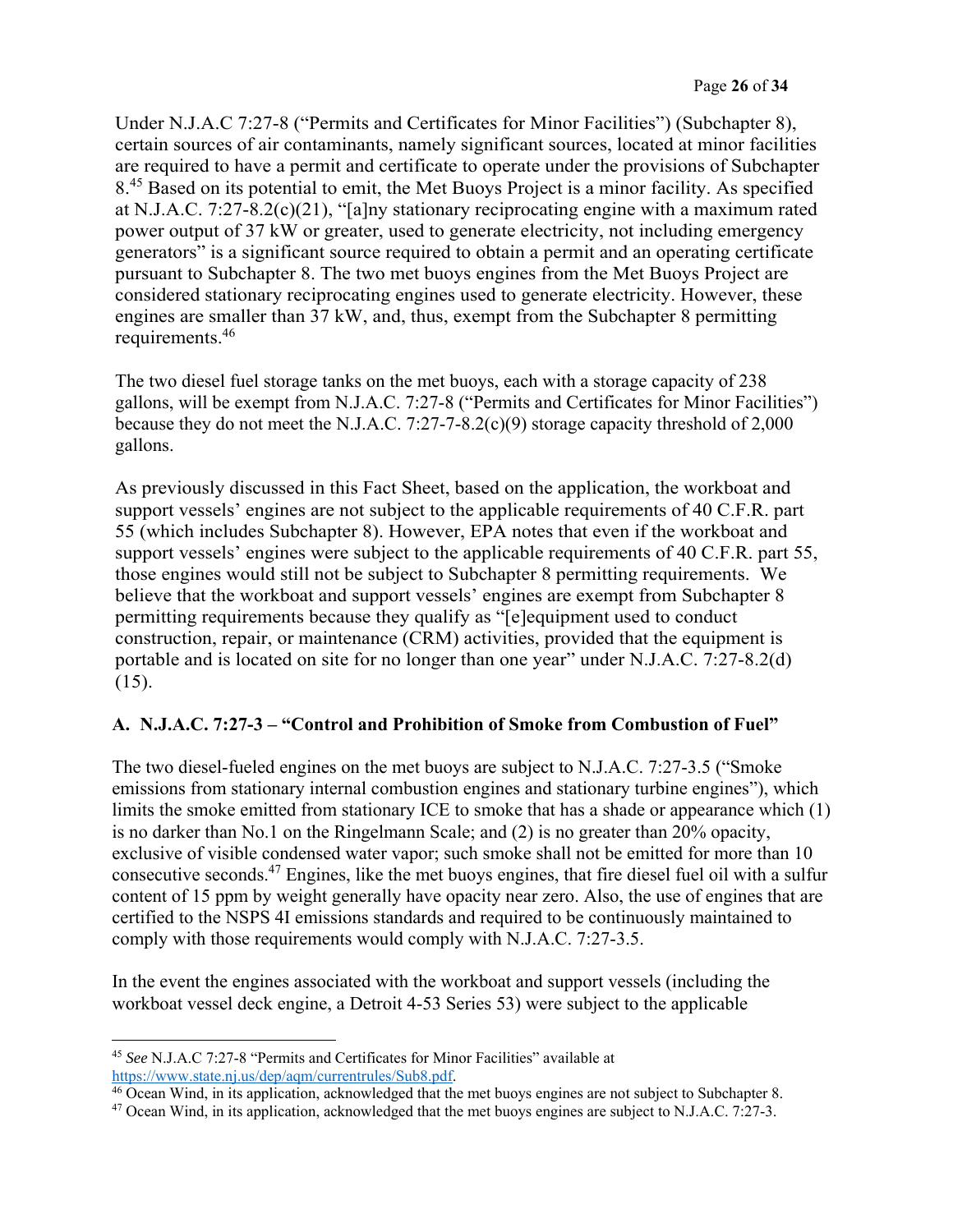requirements of 40 C.F.R. part 55, those engines would not be subject to this rule because N.J.A.C. 7:27-3.3 ("Smoke emissions from marine installations") applies only to emissions resulting from the combustion of fuel in the indirect heat exchanger of any marine installation. Based on the application, none of the engines associated with the workboat and support vessels are described as "indirect heat exchangers" as defined at N.J.A.C. 7:27-3.1.

## **B. N.J.A.C. 7:27-5 – "Prohibition of Air Pollution"**

The Met Buoys Project and all associated emission sources are subject to the general provisions for prohibition of air pollution found at N.J.A.C. 7:27-5.2.48 Ocean Wind would comply with these requirements by complying with all the terms and conditions included in the OCS air permit. The OCS air permit will address the general prohibition provisions of N.J.A.C. 7:27-5.2.

## **C. N.J.A.C. 7:27-9 – "Sulfur in Fuels"**

The fuel combusted by the met buoys' diesel-fueled engines is subject to N.J.A.C. 7:27-9.2(b), Table 1B, which limits the sulfur content in No. 2 fuel oil (the type of fuel the two met buoys engines would combust) used by any person located in the State of NJ to 15 ppm by weight  $(0.0015\%$  by weight).<sup>49</sup> The combustion of fuel in the met buoys diesel-fueled engines would also be subject to N.J.A.C. 7:27-9.2(b), Table 2B, which limits the  $SO_2$  emissions resulting from combustion of No. 2 fuel oil to 0.00160 lb/MMBTU for the entire State of NJ. The OCS air permit will require Ocean Wind to combust only fuel oil with a maximum sulfur content of 15 ppm by weight, which will result in maximum  $SO<sub>2</sub>$  emissions from these engines of  $0.00150$ lb/MMBTU, which complies with this regulation.

In the event the workboat and support vessels engines (including the workboat vessel deck engine, a Detroit 4-53 Series 53) were subject to the applicable requirements of 40 C.F.R. part 55, the provisions of N.J.A.C. 7:27-9.2(b) do not apply to fuel used by "ocean-going vessels." N.J.A.C. 7:27-9.3. Thus, N.J.A.C. 7:27-9.2(b) would not apply to the fuel combusted by the engines associated with the workboat and support vessels. Regardless, Ocean Wind proposes in its application to use only fuel with a sulfur content of 15 ppm by weight for all engines associated with the workboat and support vessels. Since Ocean Wind calculated the Met Buoys Project PTE of SO<sub>2</sub> emissions based on 15 ppm sulfur content in fuel, the OCS air permit will require Ocean Wind to combust only fuel oil with a sulfur content of no greater than 15 ppm by weight.

## **X. Compliance Methodology**

To assure compliance with the emission standards and limitations set up in the draft OCS air permit, the draft permit establishes the following compliance demonstration method:

a. Maintain and operate the two met buoys engines according to the manufacturer's written instructions.

<sup>48</sup> Ocean Wind, in its application, acknowledged that the met buoys engines are subject to N.J.A.C. 7:27-5.

<sup>&</sup>lt;sup>49</sup> Ocean Wind, in its application, acknowledged that the met buoys engines are subject to N.J.A.C. 7:27-9.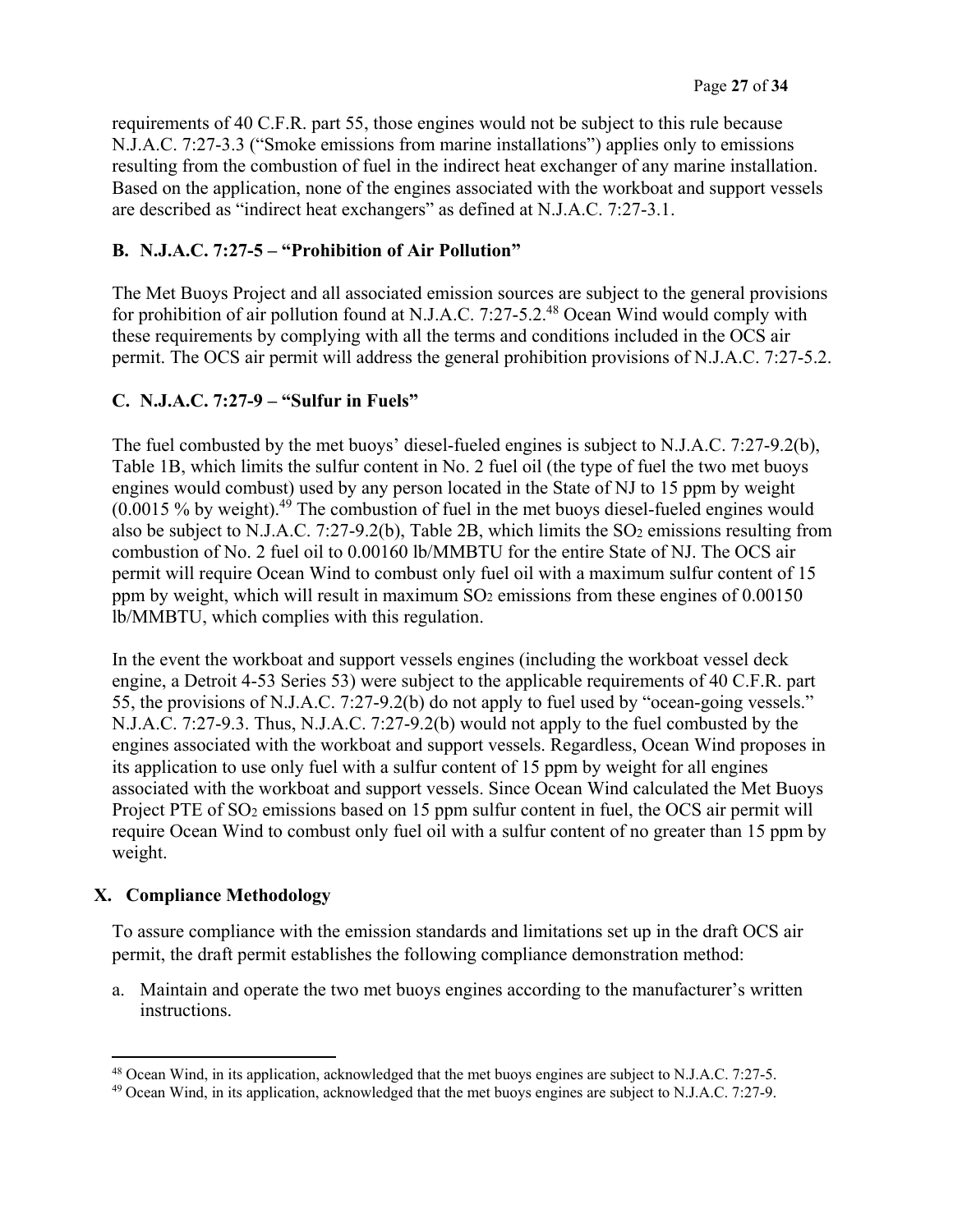- b. Monitor and record the actual hours of operation of each of the engines associated with the Met Buoys Project.
- c. Monitor and record the fuel usage for the propulsion and auxiliary engines of the workboat vessel, and for the propulsion engines of the support vessel.
- d. Monitor the sulfur content and maintain records that show the sulfur content of all fuel used by all Met Buoys Project engines.
- e. Calculate and record the actual annual emissions resulting from the Met Buoys Project.
- f. Report the following: the date installation of the met buoys commenced and completed; the beginning and completion dates for the one-time annual inspection and for the decommissioning; the actual operating hours and fuel usage; and the actual emissions associated with the Met Buoys Project generated in the  $1<sup>st</sup>$  year of operation and those generated in the 2<sup>nd</sup> year of operation, and the associated emission calculations.

## **XI. 40 C.F.R. § 55.10 – "Fees"**

40 C.F.R. § 55.10(a)(2) requires that for OCS sources located within 25 miles of States' seaward boundaries, "EPA will collect all [non-Title V] fees from OCS sources calculated in accordance with the fee requirements imposed in the COA . . .". As stated previously in this Fact Sheet, the COA for the Ocean Wind Met Buoys Project is the State of NJ. The fee provisions that may apply to the Met Buoys Project are contained at N.J.A.C. 7:27-8.6 ("Service fees"), since N.J.A.C 7:27-8 contains permitting requirements for certain sources of air contaminants. However, as previously discussed in this Fact Sheet,<sup>50</sup> none of the emission sources associated with the Met Buoys Project are actually subject to the permitting requirements of N.J.A.C. 7:27- 8. Thus, EPA determined that the service fee provisions of N.J.A.C. 7:27-8.6 do not apply to the Met Buoys Project and no fee is due for this OCS air permit.

## **XII. Requirements of Other Acts**

For the purposes of the Endangered Specifies Act (ESA), National Historic Preservation Act (NHPA), and Coastal Zone Management Act (CZMA) the Met Buoys Project is also a federal action for the Bureau of Ocean Energy Management (BOEM), which is the lead permitting agency for OCS wind energy projects such as the Met Buoys Project. As previously discussed in this Fact Sheet, BOEM requires Ocean Wind to obtain a SAP approval before installing the met buoys. Thus, EPA believes that its own permitting action (to issue an OCS air permit for the Met Buoys Project) is interrelated to, or interdependent with, BOEM's SAP approval of the Met Buoys Project.

<sup>50</sup> *See* Section IX.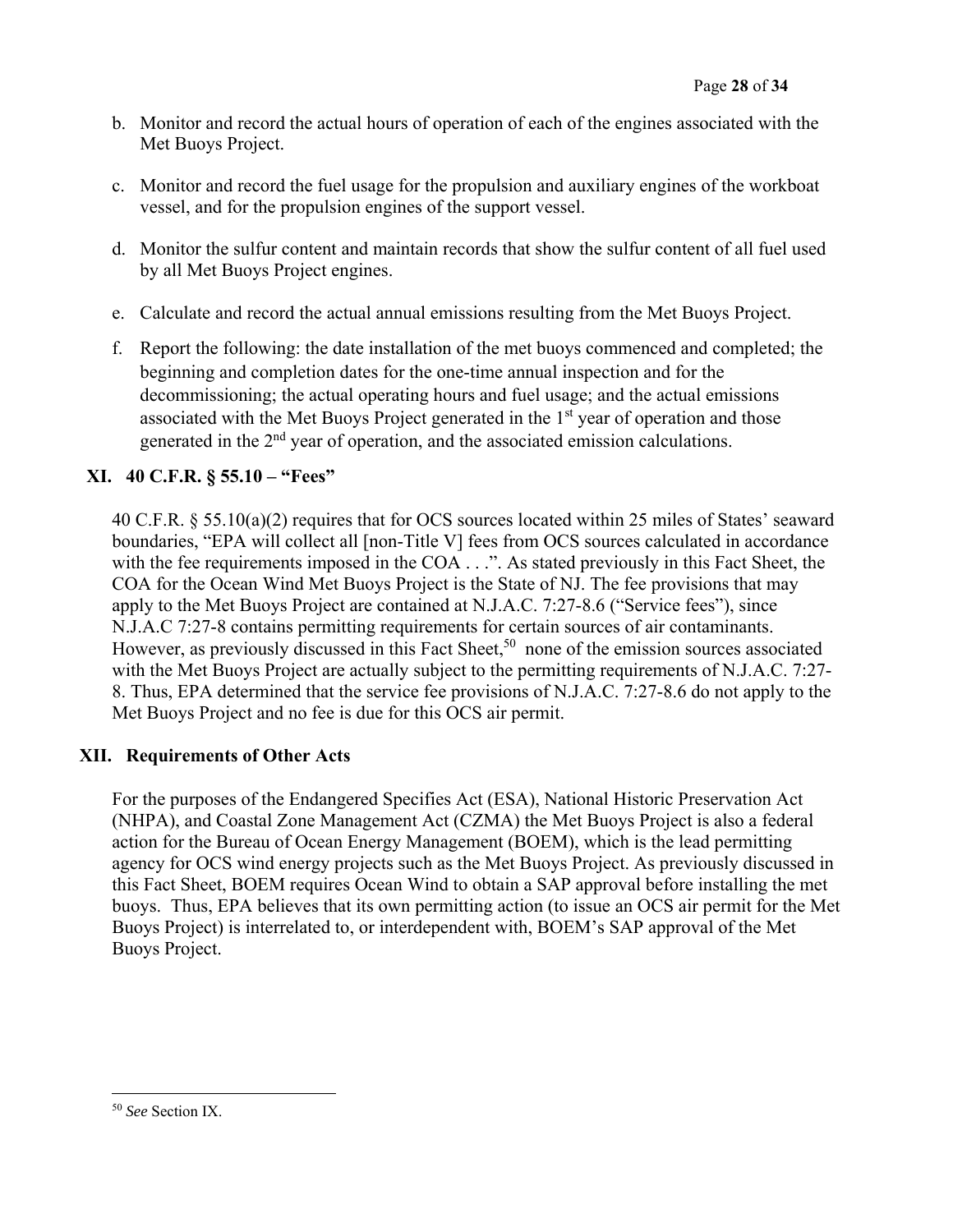#### **A. Endangered Species Act and Magnuson – Stevens Fishery Conservation and Management Act**

Under section  $7(a)(2)$  of the ESA, 16 U.S.C. § 1536(a)(2), the EPA must ensure that any action authorized, funded, or carried out by the EPA is not likely to jeopardize the continued existence of any federally listed endangered species or threatened species or result in the destruction or adverse modification of such species' designated critical habitat. If the EPA's action (i.e. permit issuance) may affect a federally listed species or designated critical habitat, ESA  $\S$  7(a)(2) and relevant implementing regulations at 50 C.F.R. part 402 require consultation between the EPA and the U.S. Fish and Wildlife Service (USFWS) and/or the National Marine Fisheries Service (NMFS), depending on the species at issue. Further, in accordance with section 305(b)(2) of the Magnuson-Stevens Fishery Conservation and Management Act (MSFCMA), 16 U.S.C. § 1855(b)(2), federal agencies are required to consult with the NMFS on any federal action that may result in adverse effects on essential fish habitat (EFH).<sup>51</sup> BOEM, in the context of preparing a 2012 Environmental Assessment  $(EA)^{52}$  for offshore commercial wind lease areas and site assessment activities such as approving SAPs (including for the Ocean Wind lease area and site assessment activities), consulted with USFWS and NMFS on assessing the potential impact of those proposed actions on endangered or threatened species and their designated critical habitat, and on EFH. USFWS/NMFS concurred with BOEM's determination that the proposed action would not adversely affect the species, their designated critical habitat, or EFH. On May 17, 2018<sup>53</sup>, the EPA shared with NMFS a description of the Met Buoys Project for which Ocean Wind submitted to the EPA an OCS air permit application, and asked NMFS to determine if the EPA can rely on the ESA and MSFCMA consultations previously completed by BOEM in 2012 to comply with our obligations pursuant to ESA  $\S$  7(a)(2) and MSFCMA  $\S$  $305(b)(2)$ . In a June 19, 2018 letter,<sup>54</sup> NMFS confirmed that BOEM previously completed ESA and MSA consultations that cover the Ocean Wind met buoys project, and thus no further EPA action is required for the Ocean Wind Met Buoys Project to meet ESA and MSFCMA statutory obligations.

#### **B. National Historic Preservation Act**

Section 106 of the NHPA, 16 U.S.C. § 470f, and its implementing regulations codified at 36 C.F.R. part 800 direct federal agencies to consider the effects of their undertakings on historic properties that are or may be eligible for the National Register of Historic Places, and afford the

<sup>51</sup> The MSFCMA was enacted to promote the U.S. fishing industry's optimal exploitation of coastal fisheries by consolidating control over territorial waters to manage fish stocks. Implementation of the MSFCMA is by the U.S. Department of Commerce, NMFS, and its appointed management councils.

<sup>52</sup> *See* BOEM's 2012 "Commercial Wind Lease Issuance and Site Assessment Activities on the Atlantic Outer Continental Shelf Offshore New Jersey, Delaware, Maryland, and Virginia", sections 5.2.1. and 5.2.2., available at: https://www.boem.gov/uploadedFiles/BOEM/Renewable\_Energy\_Program/Smart\_from\_the\_Start/Mid-Atlantic\_Final\_EA\_012012.pdf. 53 A copy of the May 17, 2018 letter from EPA R2 to NMFS is included in the administrative record under

<sup>&</sup>quot;Supporting Documentation" and may be found at https://www.epa.gov/publicnotices/draft-outer-continental-shelfocs-air-permit-construct-and-operate-ocean-wind-llc.

<sup>&</sup>lt;sup>54</sup> A copy of the June 19, 2018 letter from NMFS to EPA R2 is included in the administrative record under "Supporting Documentation" and may be found at https://www.epa.gov/publicnotices/draft-outer-continental-shelfocs-air-permit-construct-and-operate-ocean-wind-llc.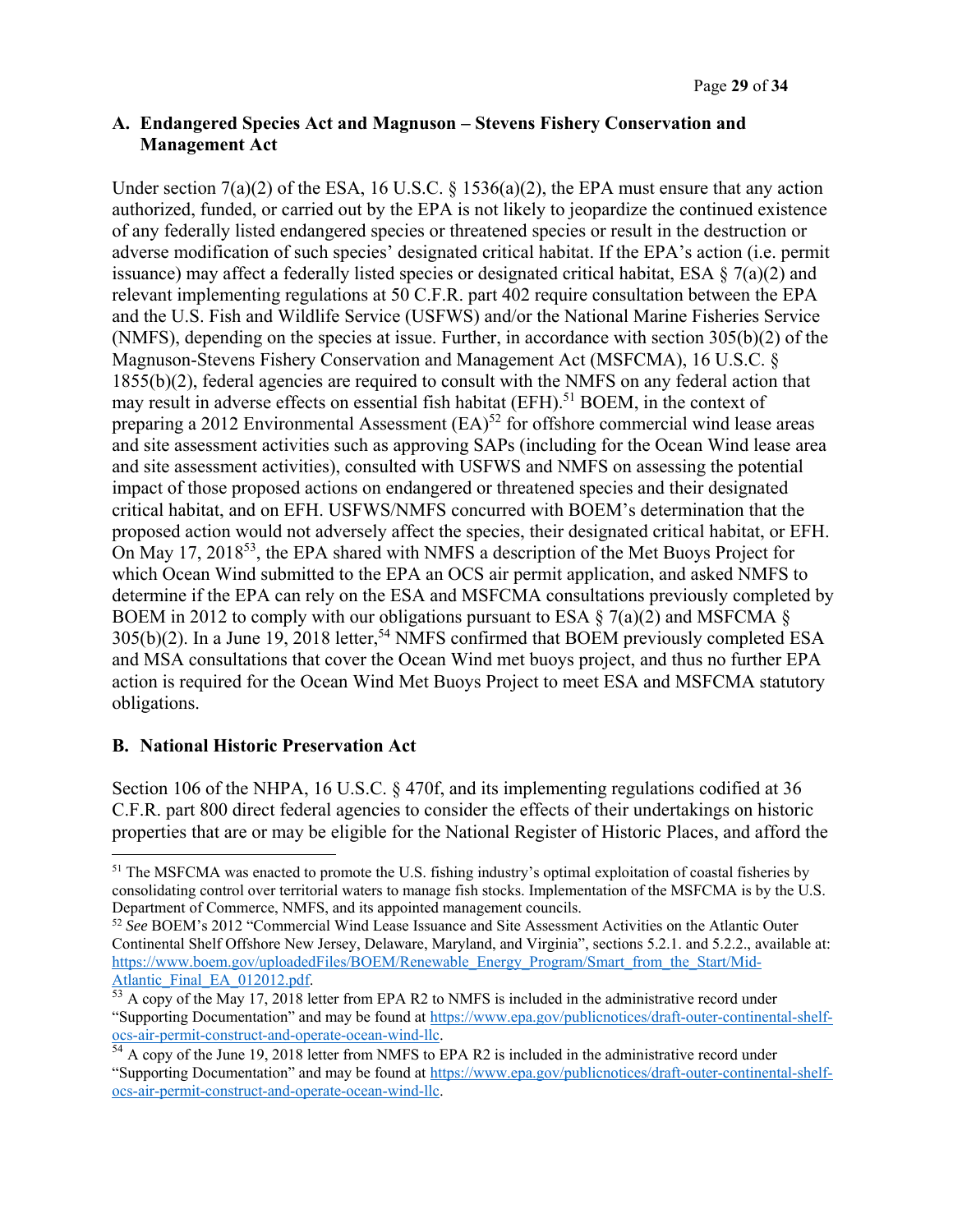Advisory Council on Historic Preservation (ACHP) an opportunity to comment on such undertaking.<sup>55</sup> The EPA's issuance of an OCS air permit, such as the Ocean Wind permit, is a federal undertaking under the NHPA.<sup>56</sup> The EPA has determined that the issuance of an OCS air permit for emissions from the Ocean Wind Met Buoys Project , including emissions from the installation, operation and maintenance, and decommissioning of the met buoys, will not have an adverse effect on any historic properties that are or may be eligible for the National Register of Historic Places. A January 2012 Programmatic Agreement that covers the Ocean Wind commercial wind lease area provided for NHPA section 106 consultation between BOEM, the Advisory Council on Historic Preservation, and other consulting parties during both the leasing process and the SAP approval process (including for met buoys projects), and allowed for a phased identification and evaluation of historic properties. On July 11, 2012, BOEM made a finding of no historic properties affected by issuance of certain OCS wind commercial leases, including the Ocean Wind lease wind energy area.<sup>57</sup> The Ocean Wind SAP approval<sup>58</sup> issued by BOEM on May 17, 2018 for the Met Buoys Project requires, if Ocean Wind discovers a potential historical resource, that Ocean Wind notify BOEM within 24 hours of the discovery, and then follow a process to investigate historic properties located within the met buoys project area, assess the potential adverse effects associated with the met buoys project activities, and avoid, reduce, or resolve any such effects.

## **C. Coastal Zone Management Act**

 The CZMA of 1972 and its implementing regulations codified at 15 C.F.R. part 930, subpart C require that federal actions that are reasonably likely to affect any land or water use or natural

https://www.boem.gov/uploadedFiles/BOEM/Renewable\_Energy\_Program/Smart\_from\_the\_Start/Mid-

<sup>55</sup> For relevant definitions of undertaking, historic property, National Register, and Council, *see* 36 C.F.R. § 800.16. <sup>56</sup> *See* BOEM's 2012 Final Environmental Assessment (EA) entitled "Commercial Wind Lease Issuance and Site

Assessment Activities on the Atlantic Outer Continental Shelf Offshore New Jersey, Delaware, Maryland, and Virginia," section 5.2.4, available at:

Atlantic\_Final\_EA\_012012.pdf determining that its approval of SAP for Atlantic OCS wind energy areas (including reasonably foreseeable consequences associated with the installation, operation and maintenance, and decommissioning of meteorological buoys or towers) constitute undertakings subject to NHPA Section 106 review). BOEM prepared this single EA for all Wind Energy Areas offshore NJ, DE, MD, and Virginia, including the Ocean Wind lease area.

<sup>57</sup> *See* "Finding of No Historic Properties Affected for the Issuance of Commercial Leases within the New Jersey Wind Energy Area for Wind Energy Development on the Outer Continental Shelf under the 'Smart from the Start Initiative,'" available at:

https://www.boem.gov/uploadedFiles/BOEM/Renewable\_Energy\_Program/Smart\_from\_the\_Start/NJ%20WEA%2 0Documentation%20in%20Support%20of%20a%20Finding%20of%20No%20Historic%20Properties%20Affected.

 $pdf.$ <sup>58</sup> BOEM's SAP approval for this Ocean Wind project is available at: https://www.boem.gov/Ocean-Wind-SAP-Approval-OCS-A-0498/.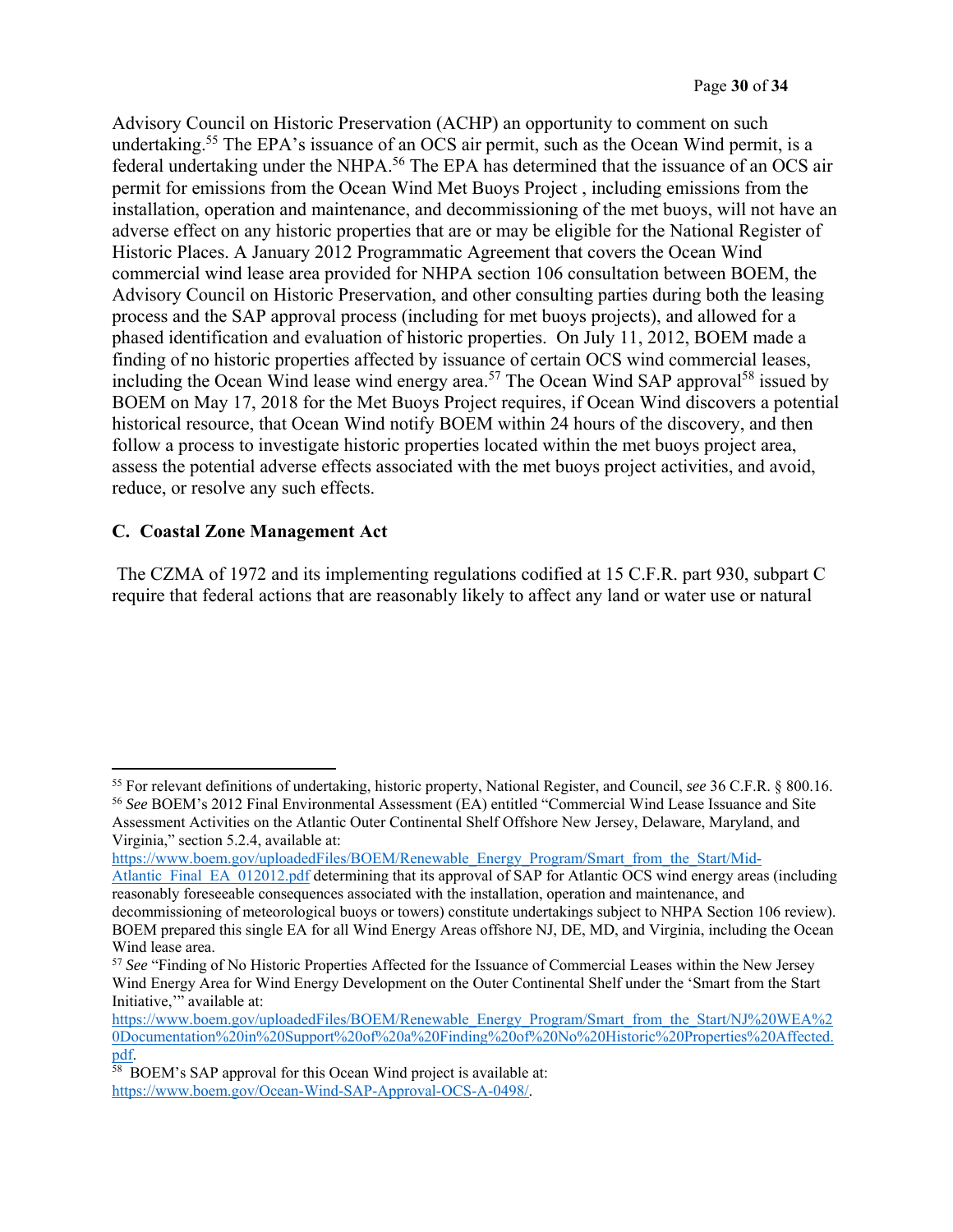resource<sup>59</sup> of the coastal zone<sup>60</sup> be "consistent to the maximum extent practicable"<sup>61</sup> with the relevant enforceable policies of the State's federally approved coastal zone management program. *See* CZMA § 307; 15 C.F.R. part 930, subpart C. If an activity will have direct, indirect, or cumulative effects, the activity is subject to a Federal Consistency Determination (CD). The EPA's issuance of OCS air permits, such as the Ocean Wind OCS air permit, are considered federal actions under the CZMA. However, the EPA has determined that the issuance of an OCS air permit for the Met Buoys Project emissions will not result in any direct or indirect impacts to coastal resources identified by the NJ coastal management program. The Met Buoys Project will be located far outside of the boundaries of NJ's designated coastal zone; the two met buoys will be located 12 nm (14 statute miles) and 17.8 nm (20 statute miles) from the NJ shoreline, respectively. BOEM prepared a Regional CD  $(RCD)^{62}$  for the NJ OCS Wind Energy Areas (WEAs), including the Ocean Wind lease area, which was transmitted to the state of NJ<sup>63</sup>. State of NJ concurred with BOEM's conclusion that issuing a lease and approving a SAP in the NJ WEAs, including for the installation, operation and maintenance, and decommission activities of met buoys projects such as the Ocean Wind Met Buoys Project, is consistent to the maximum extent practicable with the enforceable policies of the CMPs of NJ.<sup>64</sup>

<sup>59</sup> *See* 15 C.F.R. § 930.11 ("*Any coastal use or resource.* The phrase "any coastal use or resource" means any land or water use or natural resource of the coastal zone. Land and water uses, or coastal uses, are defined in sections 304(10) and (18) of the act, respectively, and include, but are not limited to, public access, recreation, fishing, historic or cultural preservation, development, hazards management, marinas and floodplain management, scenic and aesthetic enjoyment, and resource creation or restoration projects. Natural resources include biological or physical resources that are found within a State's coastal zone on a regular or cyclical basis. Biological and physical resources include, but are not limited to, air, tidal and nontidal wetlands, ocean waters, estuaries, rivers, streams, lakes, aquifers, submerged aquatic vegetation, land, plants, trees, minerals, fish, shellfish, invertebrates, amphibians, birds, mammals, reptiles, and coastal resources of national significance. Coastal uses and sources also includes uses and resources appropriately described in a management program.").

<sup>60</sup> *See* CZMA § 304(1), 16 U.S.C. § 1453(1) ("The term 'coastal zone' means the coastal waters (including the lands therein and thereunder) and the adjacent shorelands (including the waters therein and thereunder), strongly influenced by each other and in proximity to the shorelines of the several coastal states, . . . The zone extends . . . seaward to the outer limit of State title and ownership under the Submerged Lands Act (43 U.S.C. 1301 et seq.) [and other statutes] as applicable. . .. Excluded from the coastal zone are lands the use of which is by law subject solely to the discretion of or which is held in trust by the Federal Government, its officers or agents."); 15 C.F.R. § 930.11 ("*Coastal Zone.* The term 'coastal zone' has the same definition as provided in § 304(1) of the Act.").

<sup>61</sup> *See* 15 C.F.R. § 930.32(a)(1) ("The term 'consistent to the maximum extent practicable' means fully consistent with the enforceable policies of management programs unless full consistency is prohibited by existing law applicable to the Federal agency.").

<sup>62</sup> As explained by BOEM in its 2012 EA and allowed under 15 C.F.R. **§** 930.36(e), BOEM prepared a single Regional CD (RCD) for all commercial lease issuances and SAP activities for the OCS WEAs offshore NJ, DE, MD, and VA.

<sup>63</sup> *See* BOEM's 2012 "Commercial Wind Lease Issuance and Site Assessment Activities on the Atlantic Outer Continental Shelf Offshore New Jersey, Delaware, Maryland, and Virginia Final Environmental Assessment", section 5.2.3, available at:

https://www.boem.gov/uploadedFiles/BOEM/Renewable\_Energy\_Program/Smart\_from\_the\_Start/Mid-Atlantic\_Final\_EA\_012012.pdf.

<sup>&</sup>lt;sup>64</sup> See e-mails exchanges between the State of NJ (NJDEP) and BOEM, which are included in the administrative record under "Supporting Documentation" and may be found at https://www.epa.gov/publicnotices/draft-outercontinental-shelf-ocs-air-permit-construct-and-operate-ocean-wind-llc.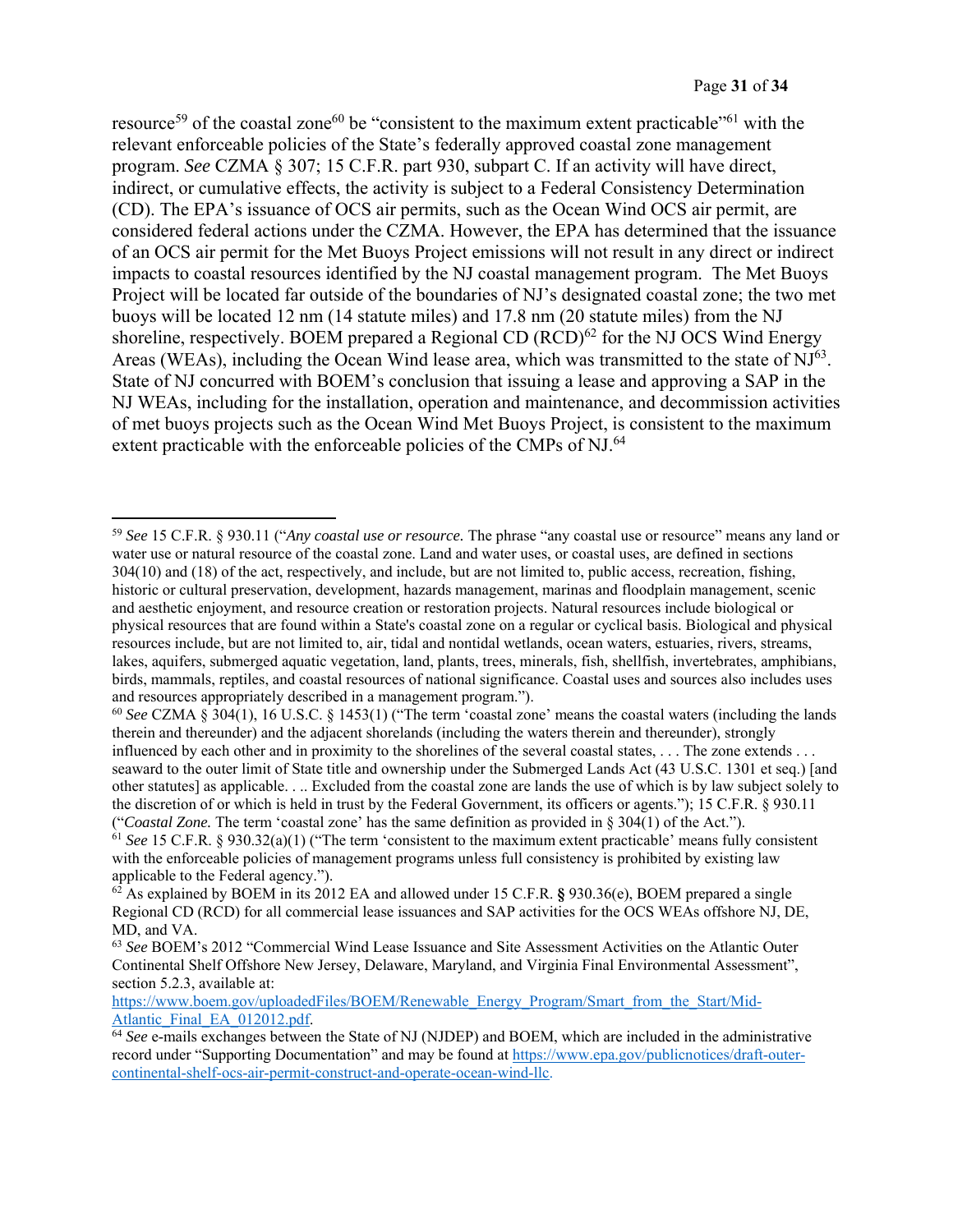#### **XIII. Executive Order 12898 – Environmental Justice**

Executive Order (EO) 12898 entitled "Federal Actions To Address Environmental Justice in Minority Populations and Low-Income Populations" requires that federal agencies identify and address, as appropriate and to the extent practicable and permitted by existing law, disproportionately high and adverse human health or environmental effects of its programs, policies, and activities on minority populations and low-income populations. *See* Exec. Order 12898, Section 1-101, 59 Fed. Reg. 7,629 (Feb. 16, 1994). Consistent with EO 12898 and the "EPA Region 2 Regional Implementation Plan to Promote Meaningful Engagement of Overburdened Communities in Permitting Activities,"65 the EPA must (1) consider the environmental justice issues, on a case by case basis, connected with the issuance of federal permits (particularly when permitting projects for major sources that may involve activities with significant public health or environmental impacts on already overburdened communities); and (2) focus on whether the federal permitting action would have disproportionately high and adverse human health or environmental effects on minority or low income populations.

The EPA concluded that the Met Buoys Project's emissions would not have a disproportionately high and adverse human health or environmental effects on minority or low-income populations. While the draft OCS air permit for the Met Buoys Project is part of a federal permitting action, as discussed in this Fact Sheet, the Met Buoys Project will last for only up to two years and will not be a major source as defined under CAA regulations.<sup>66</sup> The Met Buoys Project's PTE of 0.9 tpy of  $NO<sub>x</sub>$  is the highest PTE for any criteria pollutant for this project and is well below major sources thresholds. $67$  The two met buoys will be located at 12 nm (or 14 statute miles) (FLIDAR 1), and at 17.8 nm (or 20 statute miles) (FLIDAR 2) from the nearest shoreline. Consequently, the majority (if not all) of the emissions associated with the Met Buoys Project would be generated at the OCS location and localized near that location, remaining well away from the shore (i.e., populated area). Further, the impact of those emissions would be dispersed over a wide area of the OCS. Thus, no elevated concentration levels would affect the onshore areas (i.e., any populated area).

As stated by BOEM in its 2012 EA, the area encompassed by the Mid-Atlantic WEA, including the Ocean Wind met buoys location, is used actively for both commercial and recreational fishing. Individual fishing communities that use the met buoys OCS area for recreational or commercial fishing purpose could be minority or low-income populations. The application indicates that the vast majority of the Met Buoys Project emissions would occur during installation, maintenance and decommission, which involve the use of workboat and support vessels. As previously noted, the amount of these emissions is very low and would occur during very short period of times. The EPA notes that the potential adverse health effects (if any) of these emissions on recreational or commercial fishermen (including any that may belong to

66 For more information see Section VII.D. of this Fact Sheet.

<sup>65</sup>The EPA Region 2 plan is available at https://www.epa.gov/sites/production/files/2015-02/documents/2013-05 region-02-plan.pdf. For additional information on addressing environmental justice in permitting, *see, e.g.,* the EPA's "Plan EJ 2014: Considering Environmental Justice in Permitting," available at https://www.epa.gov/environmentaljustice/plan-ej-2014-considering-environmental-justice-permitting.

<sup>67</sup> *See* Section VII.D. of this Fact Sheet for the major source thresholds.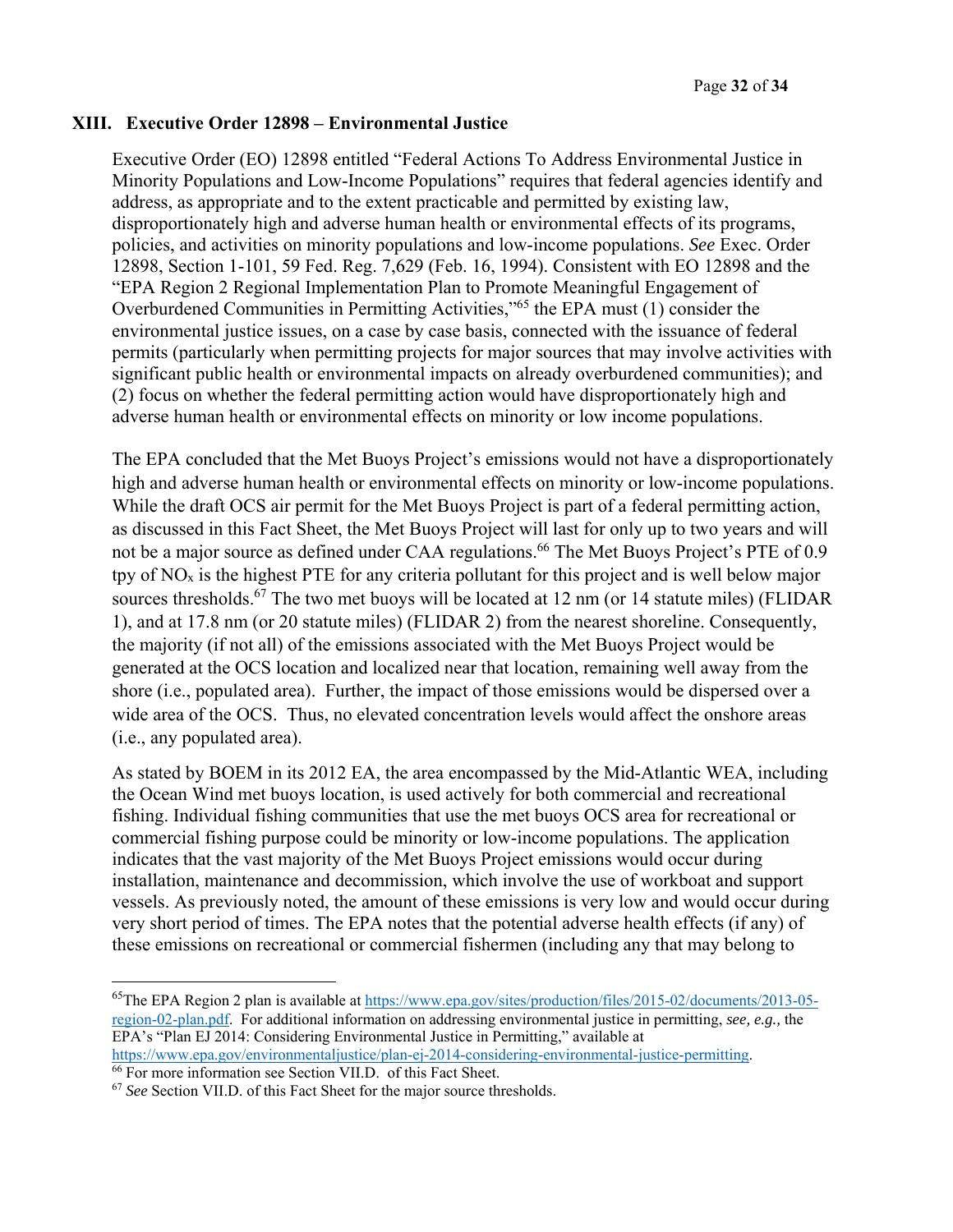minority or low-income populations) will be reduced (if not entirely avoided) by BOEM's requirement that Ocean Wind notify fishermen prior to the start of the in-water work (installation, maintenance, and decommission) via the USCG Local Notice to Mariners and daily broadcasts on Marine Channel 16.<sup>68</sup> This notification would allow commercial and recreational fishermen to avoid the area where the installation, maintenance and decommission would take place and the emissions would occur.

The emissions generated during operation of the two back-up met buoys engines would be very low, since the OCS air permit, at the Ocean Wind request, will limit operation of each met buoy diesel engine to 500 hr/yr, and the engines are certified to meet the NSPS emissions standards. The EPA notes that some of the emissions generated by the engines associated with the workboat and support vessels' engines, which will depart from and return to Avalon Marine Center, Avalon, NJ (located 12 nm from the OCS location of FLIDAR 1), would occur near shore (within State water or near the State/Federal waters boundary). However, EPA notes that these emissions would add a small amount to the current vessel traffic emissions in the area, and, given their very low-level and very short duration, would have minor (if any) human health or environmental effects on the overall population, including any minority or low-income population.

EPA is aware that the temporary onshore activities related to the Met Buoys Project (staging, launching of workboat and support vessels, some limited assembly and repairs activities) would have the potential to generate emissions, but those emissions are not subject to this OCS air permit.69 In its 2012 EA, BOEM acknowledged that the onshore activities related to the installation of met buoys generally have the potential to impact minority or low-income population. However, BOEM stated that the onshore activities will be performed at already existing coastal facilities, and no expansion of the existing facilities and no significant increase in activity at these existing facilities is anticipated. Thus, BOEM concluded that the low level of emissions from onshore activities associated with met buoys and towers, such as the Met Buoys Project, will be temporary in nature and will not have disproportionately high or adverse environmental or health effects on minority or low-income population.

In order to comply with the Section 5-5(c) ("Public Participation and Access to Information") of EO 12898, which requires that each federal agency work to ensure that public documents, notices, and hearings relating to human health or the environment are concise, understandable, and readily accessible to the public, the EPA has prepared a simplified Public Notice, available on the EPA website at https://www.epa.gov/publicnotices/draft-outer-continental-shelf-ocs-airpermit-construct-and-operate-ocean-wind-llc. These documents, along with this Fact Sheet, will ensure an opportunity for meaningful involvement for all communities.

<sup>68</sup> *See* BOEM's 2012 "Commercial Wind Lease Issuance and Site Assessment Activities on the Atlantic Outer Continental Shelf Offshore New Jersey, Delaware, Maryland, and Virginia Final Environmental Assessment", page 148, available at:

https://www.boem.gov/uploadedFiles/BOEM/Renewable\_Energy\_Program/Smart\_from\_the\_Start/Mid-Atlantic\_Final\_EA\_012012.pdf; and BOEM's Ocean Wind SAP approval, available at: https://www.boem.gov/Ocean-Wind-SAP-Approval-OCS-A-0498/.

<sup>&</sup>lt;sup>69</sup> See Section VII.D. of this Fact Sheet (discussion the definition of "potential to emit").